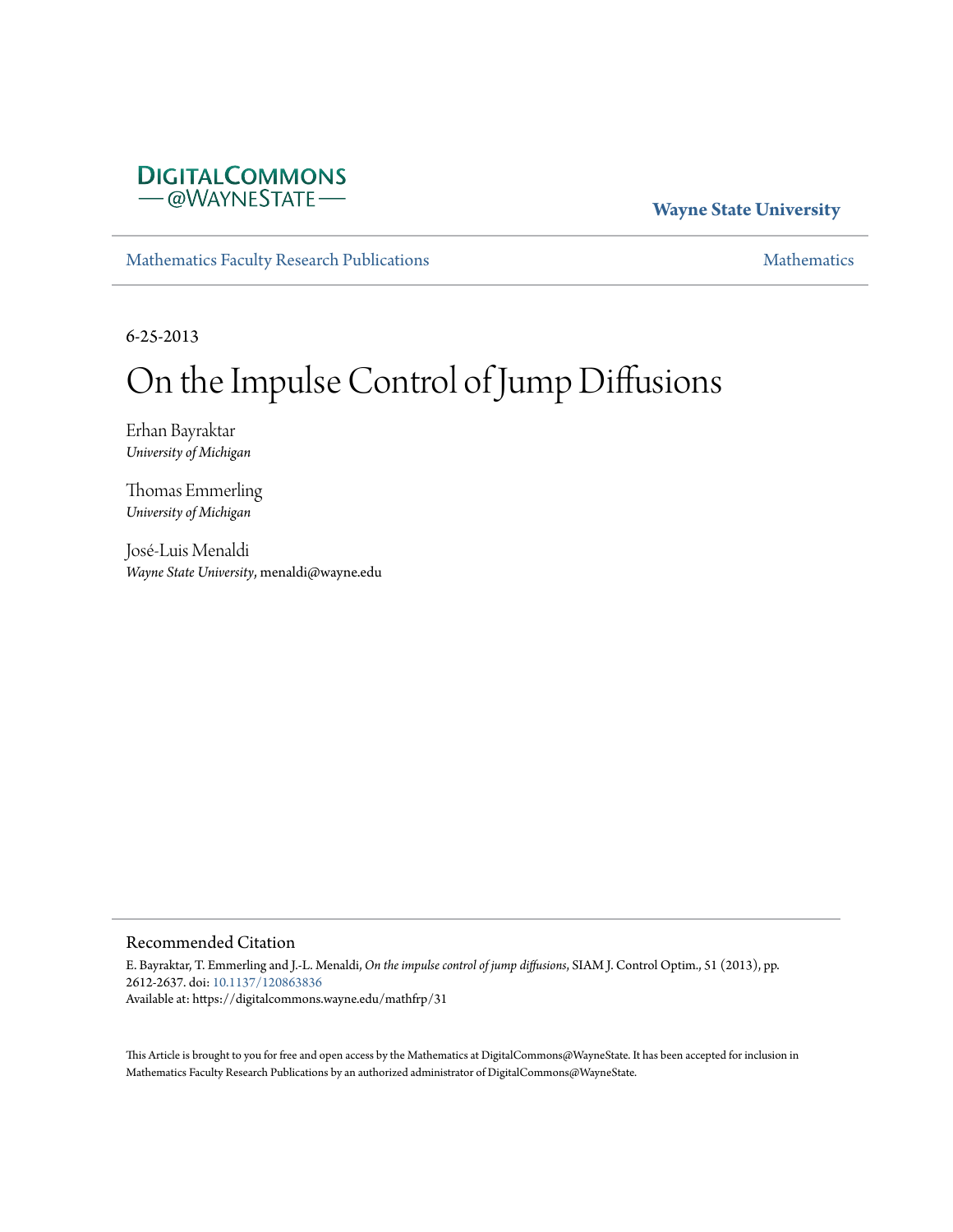## **ON THE IMPULSE CONTROL OF JUMP DIFFUSIONS**<sup>∗</sup>

ERHAN BAYRAKTAR<sup>†</sup>, THOMAS EMMERLING<sup>†</sup>, AND JOSÉ-LUIS MENALDI<sup>‡</sup>

**Abstract.** Regularity of the impulse control problem for a nondegenerate *n*-dimensional jump diffusion with infinite activity and finite variation jumps was recently examined in [M. H. A. Davis, X. Guo, and G. Wu, SIAM J. Control Optim., 48 (2010), pp. 5276–5293]. Here we extend the analysis to include infinite activity and infinite variation jumps. More specifically, we show that the value function *u* of the impulse control problem satisfies  $u \in W^{2,p}_{loc}(\mathbb{R}^n)$ .

**Key words.** controlled jump-diffusion, distributional solution, quasi-variational inequality, regularity

**AMS subject classifications.** 49N25, 49N60, 60J75, 93E20

**DOI.** 10.1137/120863836

**1. Introduction.** In this paper we analyze the regularity of the value function in an impulse control problem for an  $n$ -dimensional jump diffusion process. We assume that the uncontrolled stochastic process  $X$  is governed by the stochastic differential equation

(1.1) 
$$
dX_t = \tilde{b}(X_{t-})dt + \sigma(X_{t-})dW_t + \int_{\mathbb{R}^l} j(X_{t-}, z)\tilde{N}(dt, dz), X_0 = x.
$$

Here  $W$  is a d-dimensional standard Brownian motion and  $N$  is a Poisson random measure on  $\mathbb{R}_+ \times \mathbb{R}^l$ , with W and N independent. The Lévy measure  $\nu(\cdot) := \mathbb{E}[N(1, \cdot)]$ may be unbounded and  $\tilde{N}(dt, dz)$  is its compensated Poisson random measure with  $\tilde{N}(\mathrm{d}t, \mathrm{d}z) = N(\mathrm{d}t, \mathrm{d}z) - \nu(\mathrm{d}z)\mathrm{d}t$ . Below, we specify the assumptions placed upon  $\tilde{b}, \sigma, j$  in order to ensure that the SDE is well defined. If an admissible control policy  $V = (\tau_1, \xi_1; \tau_2, \xi_2; \ldots)$  is chosen, then X evolves as

(1.2) 
$$
dX_t = \tilde{b}(X_{t-})dt + \sigma(X_{t-})dW_t + \int_{\mathbb{R}^l} j(X_{t-}, z)\tilde{N}(dt, dz) + \sum_i \delta(t - \tau_i)\xi_i,
$$

where  $\delta$  denotes the Dirac delta function. Given a control  $V := (\tau_1, \xi_1; \tau_2, \xi_2; \ldots)$ , the objective function is

(1.3) 
$$
J_x[V] := \mathbb{E}_x \left( \int_0^\infty e^{-rt} f(X_t) dt + \sum_{i=1}^\infty e^{-r\tau_i} B(\xi_i) \right).
$$

The goal is to minimize the objective function over all admissible control policies:

$$
(1.4) \t\t u(x) = \inf_{V} J_x[V].
$$

Intuitively, we expect from the dynamic programming principle that the value function

<sup>∗</sup>Received by the editors January 27, 2012; accepted for publication (in revised form) April 3, 2013; published electronically June 25, 2013.

http://www.siam.org/journals/sicon/51-3/86383.html

<sup>†</sup>Department of Mathematics, University of Michigan, Ann Arbor, MI 48109 (erhan@umich.edu, tjemmerling@syr.edu). This author is supported in part by the National Science Foundation under an applied mathematics research grant and a Career grant, DMS-0906257 and DMS-0955463, respectively, and in part by the Susan M. Smith Professorship.

<sup>‡</sup>Department of Mathematics, Wayne State University, Detroit, MI 48202 (menaldi@wayne.edu).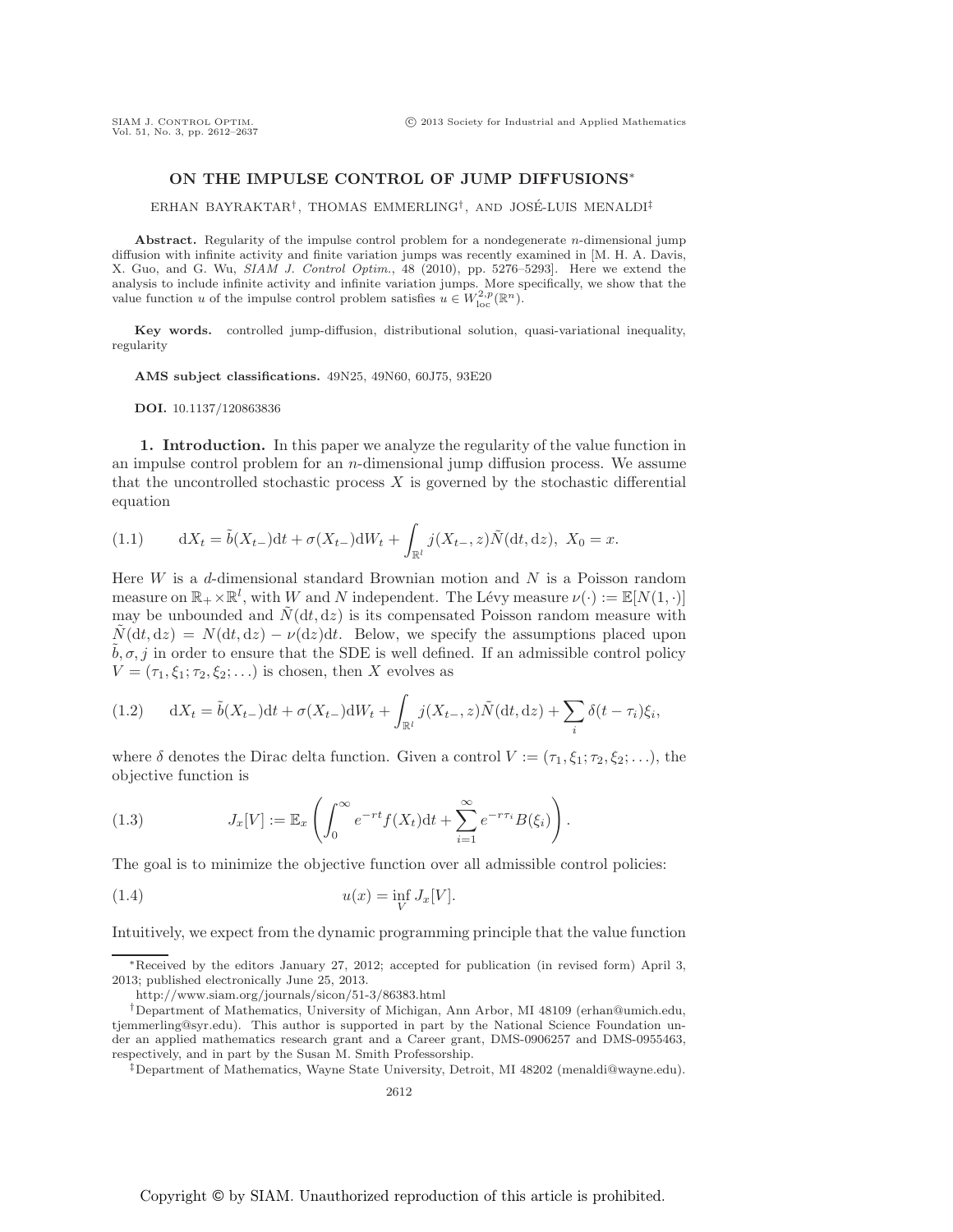$u(x)$  satisfies the following quasi-variational inequality (QVI)

(QVI) 
$$
\max\{-\mathcal{L}u + ru - f, u - \mathcal{M}u\} = 0, \ x \in \mathbb{R}^n,
$$

where  $\mathcal{M}\varphi(x)$  is the minimal operator such that

(1.5) 
$$
\mathcal{M}\varphi(x) := \inf_{\xi \in \mathbb{R}^n} (\varphi(x + \xi) + B(\xi)),
$$

and the partial integro-differential operator  $\mathcal L$  is defined as

(1.6) 
$$
\mathcal{L}\varphi(x) := \mathcal{L}_D\varphi(x) + I\varphi(x),
$$

with

(1.7) 
$$
\mathcal{L}_D \varphi(x) = \sum_{i,k=1}^n a_{ik}(x) \partial_{x_i x_k}^2 \varphi(x) + \sum_{i=1}^n \tilde{b}_i(x) \partial_{x_i} \varphi(x),
$$

$$
I \varphi(x) = \int_{\mathbb{R}^l} \left( \varphi(x + j(x, z)) - \varphi(x) - j(x, z) \nabla \varphi(x) \right) \nu(\mathrm{d}z),
$$

where  $(a_{ij})_{n \times n} := \frac{1}{2}\sigma(x)\sigma(x)^T$ .

Analysis of the impulse control problem finds its roots in the classical works of [2] and [3]. With regard to impulse control, these authors characterized the value function, analyzed optimal policies, and discussed regularity of the value function in the nondegenerate diffusion case with bounded data. Subsequent contributions such as [13], [14], [15] focused upon obtaining various characterizations of the value function for impulse control in more general settings than [2] or [3] such as the degenerate/nondegenerate pure/jump diffusion with bounded/unbounded data environments. The focus of this paper is on identifying the regularity of the value function for impulse control under a general jump diffusion setting on the whole space and with unbounded controls. Regularity in various relevent contexts has been examined by many in the literature; see, e.g., [1], [2], [3], [4], [6], [7], [8], [11], [12]. Recently, [8] (resp., [4]) identified  $W^{2,p}_{\text{loc}}(\mathbb{R}^n)$  regularity of the value function of impulse control for a pure diffusion (resp., jump diffusion) with unbounded controls. In both of these papers, the authors utilized classical PDE arguments along with recent viscosity results for impulse control [17] to establish regularity. For the jump diffusion case [4], the authors establish  $W^{2,p}_{loc}(\mathbb{R}^n)$  regularity for the value function for a jump process with finite variation jumps, i.e., integro-differential operators of order  $[0, 1]$ . With the regularity question resolved in this case, we examine whether this result can be leveraged to improve regularity to include jump processes which exhibit *infinite* variation jumps, i.e., integro-differential operators of order (1, 2].

We find, in section 4, that the regularity presented in [4] is particularly helpful in establishing regularity in the continuation region  $\mathcal{C} := \{x \in \mathbb{R}^n : u(x) < \mathcal{M}u(x)\}\$ for general jumps through approximation. More specifically, we approximate the value function for the general jump case using a value function for impulse control of a jump diffusion with finite variation jumps, i.e., integrable jumps  $j^{\epsilon}(x, z) \in L^{1}(\mathbb{R}^{l}, \nu)$ . This value function converges uniformly on  $\mathbb{R}^n$  (see Lemma 4.3) to the value function for infinite variation jumps and is in  $W^{2,p}_{loc}(\mathcal{C})$  via a weak limit argument (see Lemma 4.4). This argument utilizes a variation of the local estimates for the integro-differential operator found in  $[1]$ ,  $[5]$ , and  $[12]$  (see Proposition 3.4) which only is valid in the continuation region  $\mathcal{C}$ . Similarly to [4], a bootstrap method allows us to improve regularity so that  $u \in C^{2, \frac{2\alpha-\gamma}{2}}(\mathcal{C})$  (see Proposition 4.5).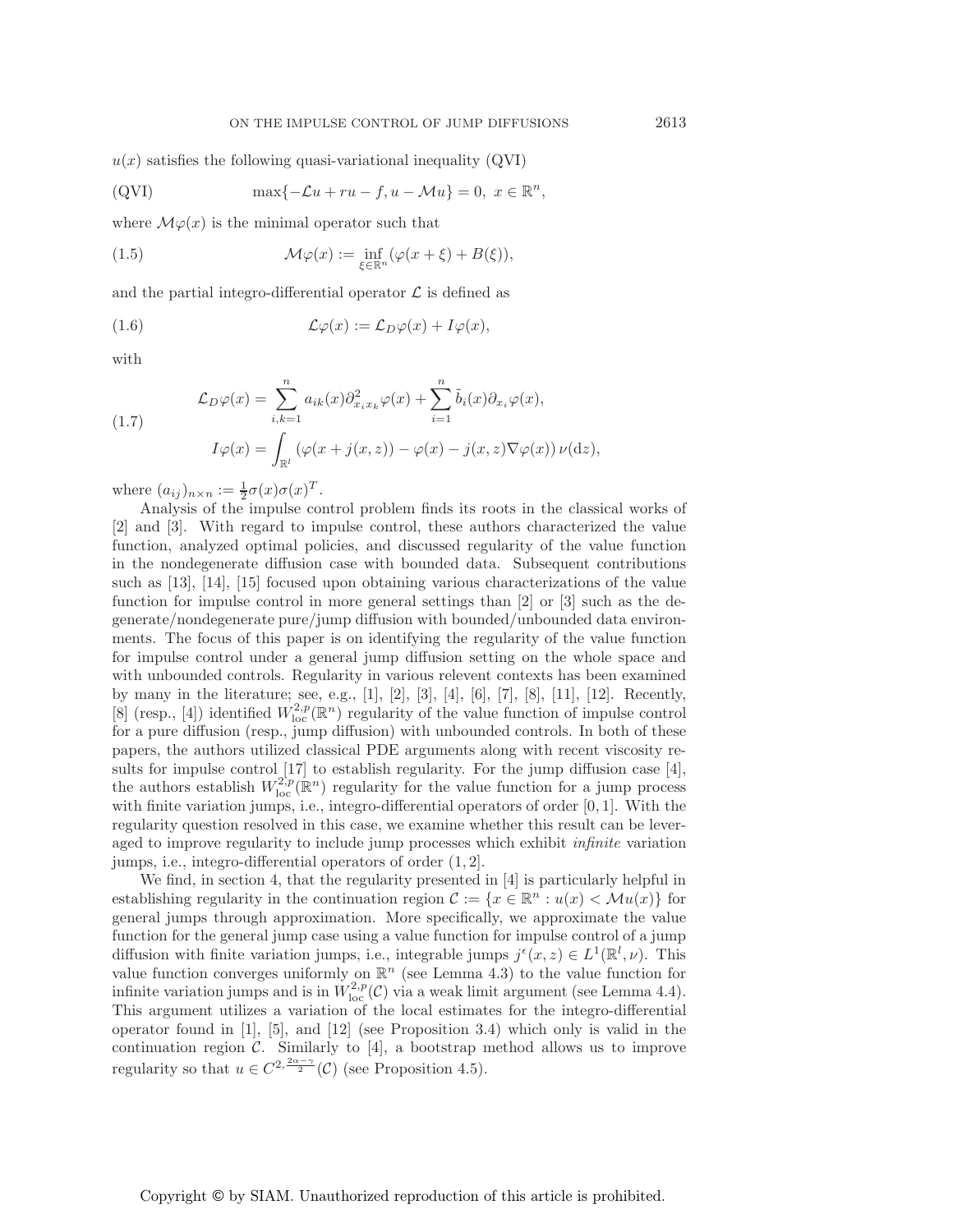For finite variation jumps, the authors in [4] show how establishing regularity of u in the continuation region  $\mathcal C$  can be particularly helpful in improving the result to the whole space, i.e., proving  $u \in W^{2,p}_{loc}(\mathbb{R}^n)$ . This is primarily due to the fact that minimizers of  $\mathcal{M}(x)$  translate x into the continuation region. With this in mind, upon obtaining regularity in the continuation region for general jumps, we next examine in section 5.1 whether the same techniques carried out in [4] can be applied to smoothly carry  $W_{\text{loc}}^{2,p}$ -regularity over into the action region  $\mathcal{A} := \{x \in \mathbb{R}^n : u(x) = \mathcal{M}u(x)\}.$ More specifically, this involves an examination of a Dirichlet problem on a bounded open set with a nonlocal integro-differential operator. Resources for the regularity of second order elliptic integro-differential problems include [9], [5], [7], [11], [12] among others. However, Dirichlet problems on bounded sets in the infinite variation case generate a singularity at the boundary. As the monograph [5] shows in detail, unless one is willing to restrict the state space of the jump process or impose the condition that only finite variation jumps can take the process outside the boundary, regularity cannot be guaranteed. In order to avoid both of these unappealing restrictions, we develop a new approach to obtain  $W^{2,p}_{loc}$ -regularity in the whole space. Rather than analyzing  $u$  as a solution to a variational inequality (VI) in an arbitrary bounded open set  $\mathcal O$  in  $\mathbb R^n$  as demonstrated in [4], we obtain in section 5.2 a characterization of u as a distributional solution to a QVI in  $\mathbb{R}^n$ . Upon doing so, we then proceed to show that the distribution  $(-\mathcal{L}_D - I + r)u$  is in fact a locally bounded function on  $\mathbb{R}^n$ . Using this knowledge, an application of local estimates (Proposition 3.4) allows us to conclude  $W^{2,p}_{loc}(\mathbb{R}^n)$  at the end of section 5.

The paper is organized as follows. Section 2 provides the assumptions for the problem. Section 3 discusses some useful properties relating to the value function and integro-differential operator. Section 4 presents regularity of the value function in the continuation region. Section 5 presents the main regularity result, Theorem 5.1. An appendix includes proofs of some technical results from sections 3 and 4.

**2. Assumptions.** We adopt the notation used in [4] for function spaces if not explicitly defined and present the following assumptions.

*Lipschitz coefficients/running cost:* We assume that the drift, volatility, and the jump amplitude (in the first variable) in (1.1) are Lipschitz continuous and have Lipschitz continuous first derivatives (denoted  $\tilde{b}', \sigma', j'$ ), i.e., there exists positive constants  $C_{\tilde{b}}, C_{\sigma} > 0$  and a positive function  $C_j(z) \in L^q(\mathbb{R}^l, \nu)$  for  $q = 1, 2, 4$  such that for any  $x, y \in \mathbb{R}^n, z \in \mathbb{R}^l$ ,

(H1) 
$$
|\tilde{b}(x) - \tilde{b}(y)| \le C_{\tilde{b}} |x - y|, |\sigma(x) - \sigma(y)| \le C_{\sigma} |x - y|,
$$

$$
|j(x, z) - j(y, z)| \le C_{j}(z) |x - y|,
$$

and there exists  $C > 0$  such that

(H2) 
$$
\left|\tilde{b}'(x) - \tilde{b}'(y)\right|^2 + |\sigma'(x) - \sigma'(y)|^2 + \int_{\mathbb{R}^l} |j'(x, z) - j'(y, z)|^2 \nu(\mathrm{d}z) \le C |x - y|^2,
$$

where  $\tilde{b} : \mathbb{R}^n \to \mathbb{R}^n$ ,  $\sigma : \mathbb{R}^n \to \mathbb{R}^{n \times d}$ ,  $j : \mathbb{R}^n \times \mathbb{R}^l \to \mathbb{R}^n$ . Assume the running cost  $f \geq 0$  is Lipschitz continuous, i.e., there exists a constant  $C_f > 0$  such that

(H3) 
$$
|f(x) - f(y)| \le C_f |x - y| \,\forall x, y \in \mathbb{R}^n.
$$

*Semiconcavity:* Suppose for every open ball  $B_r(0)$  of radius  $r > 0$  centered at 0 (or simply denoted  $B_r$ ), there exists a constant  $C_r > 0$  such that the function

(H4) 
$$
x \mapsto f(x) - C_r |x|^2
$$
 is concave.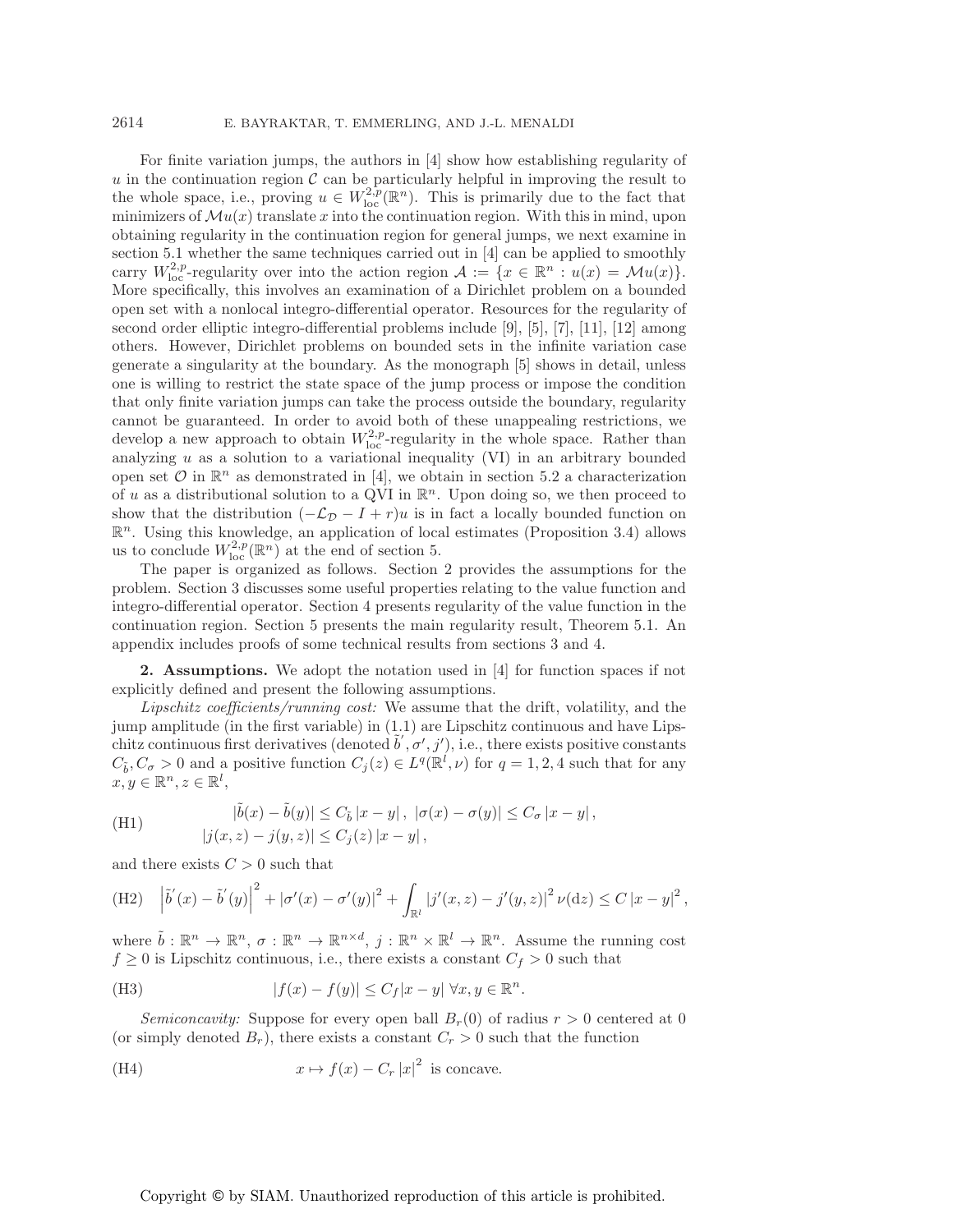*Jump conditions:* For the jump amplitude  $j$  and the Lévy measure  $\nu$ , we assume there exists some positive measurable function  $j_0(z)$  such that

(H5)  
\n
$$
|j(x,z)| \le j_0(z), \int_{\{j_0(z)\ge 1\}} [j_0(z)]^2 \nu(\mathrm{d}z) \le C_0 < \infty,
$$
\n
$$
\int_{\{j_0(z)<1\}} [j_0(z)]^p \nu(\mathrm{d}z) \le C_0 < \infty \text{ for any } p \ge \gamma, \gamma \in [1,2].
$$

Assume that  $j(x, z)$  is continuously differentiable in x for any fixed z and for any  $x, x'$ and  $0 \le \theta \le 1$ , there exists a constant  $c_0 > 0$  such that

(H6) 
$$
c_0 |x - x'| \le |(x - x') + \theta(j(x, z) - j(x', z))| \le c_0^{-1} |x - x'|.
$$

In particular, the Jacobian of  $x \to j(x, z)$  satisfies

(2.1) 
$$
c_1^{-1} \leq \det[I_d + \nabla j(x, z)] \leq C_1
$$

for any x, z and some constants  $c_1, C_1 \geq 1$ , where  $I_d$  is the identity matrix in  $\mathbb{R}^n$ ,  $\nabla j(x, z)$  is the matrix of the first partial derivatives in x, and det[·] denotes the matrix determinant. There exists a constant  $M_{\gamma} > 0$  such that

(H7)  
\n
$$
|\nabla j(x, z)| \le M_{\gamma}[j_0(z)]^{\gamma - 1},
$$
\n
$$
|\nabla \cdot j(x, z) - \nabla \cdot j(x + j(x, z), z)| \le M_{\gamma}[j_0(z)]^{\gamma},
$$

where  $\nabla \cdot j(x, z)$  denotes the divergence of the function  $x \mapsto j(x, z)$  for any fixed z.

*Uniform ellipticity:* The diffusion component of X satisfies the uniform ellipticity condition, i.e., there exists  $\lambda > 0$  such that

(H8) 
$$
\sum_{i,j=1}^n \xi_i a_{ij}(x) \xi_j \geq \lambda |\xi|^2, \ \lambda > 0, \ x \in \mathbb{R}^n.
$$

*Transaction cost:* The transaction cost function  $B : \mathbb{R}^n \to \mathbb{R}$  is lower semicontinuous and satisfies

(H9)  
\n
$$
\begin{cases}\n\inf_{\xi \in \mathbb{R}^n} B(\xi) = K > 0, \\
B \in C(\mathbb{R}^n \setminus \{0\}), \\
|B(\xi)| \to \infty, \text{ as } |\xi| \to \infty, \\
B(\xi_1) + B(\xi_2) \ge B(\xi_1 + \xi_2) + K \ \forall \ \xi_1, \xi_2 \in \mathbb{R}^n.\n\end{cases}
$$

*Discount rate:* Assume the discount rate r is sufficiently large. The nonlocal integro-differential operator can be written as

(2.2) 
$$
I\varphi(x) := \int_{\mathbb{R}^l} \left( \varphi(x + j(x, z)) - \varphi(x) - j(x, z) \cdot \nabla \varphi(x) \mathbb{1}_{\{j_0(z) < 1\}} \right) \nu(\mathrm{d}z),
$$

and the local differential operator has the form

(2.3) 
$$
\mathcal{L}_D \varphi(x) := \sum_{i,k=1}^n a_{ik}(x) \partial_{x_i x_k}^2 \varphi(x) + \sum_{i=1}^n b_i(x) \partial_{x_i} \varphi(x),
$$

where  $b := \tilde{b} - \int_{\mathbb{R}^l} j(x, z) \mathbb{1}_{\mathbb{R}^l \setminus \{j_0(z) < 1\}} \nu(\mathrm{d}z).$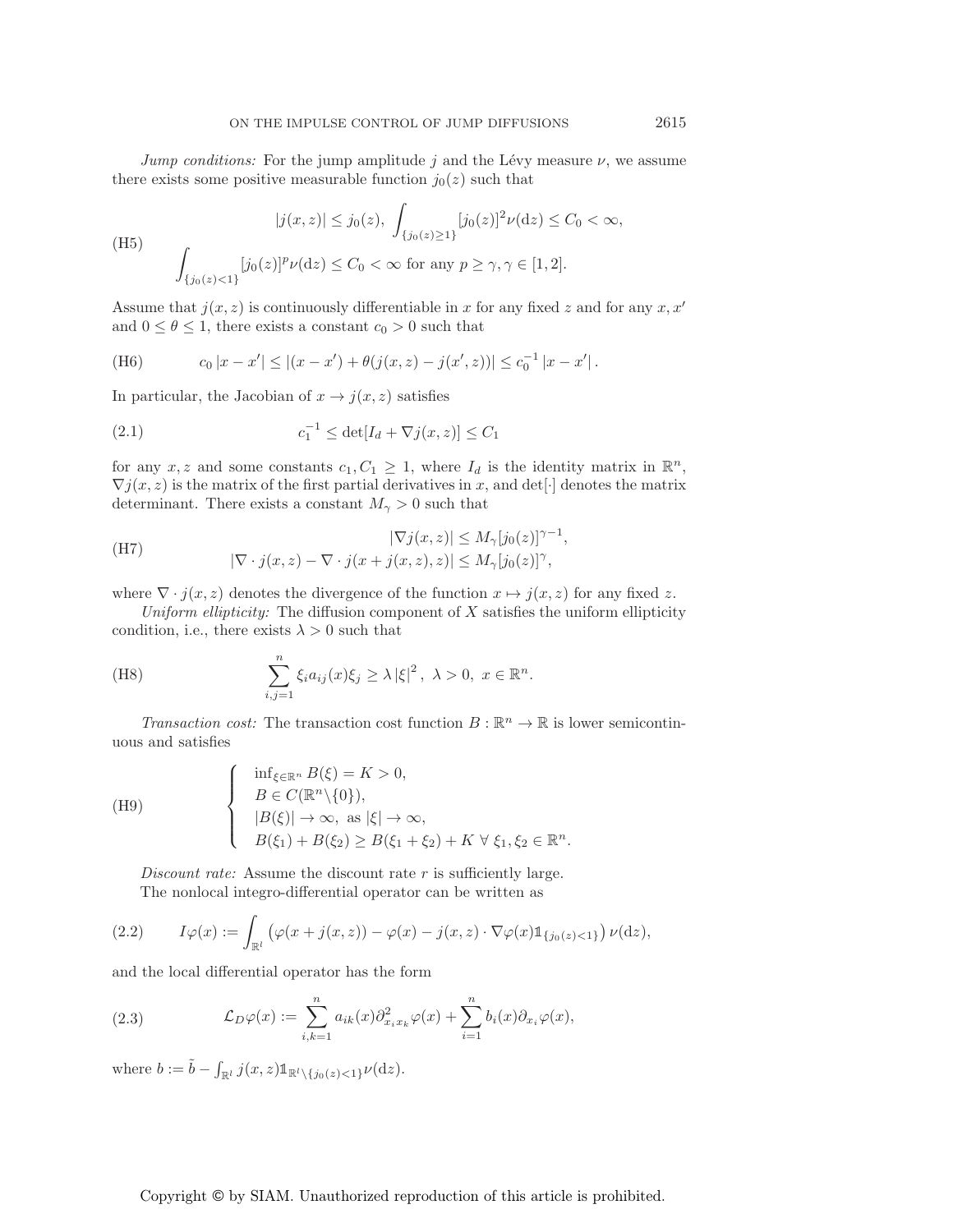**3. Some technical estimates.** In this section, we discuss preliminary regularity results of u and  $\mathcal{M}u$ , prove some useful properties of the nonlocal operator I, and give a local  $L^p$  estimate.

LEMMA 3.1. The function  $u(\cdot)$  is Lipschitz continuous with constant  $C_u$ . Addi*tionally,* Mu(·) *is Lipschitz continuous.*

*Proof.* In the appendix, we provide a proof that u is Lipschitz continuous within our setup. Lemma 3.3 of [4] provides a proof for our setup that  $\mathcal{M}u$  is Lipschitz continuous. п

DEFINITION 3.2. Let  $B_r(x)$  denote the open ball of radius r centered at x. The *outer*  $\eta$ -neighborhood of  $\Omega$  *is defined as*  $\Omega^{\eta} := \{x \in \mathbb{R}^n : x \in B_{\eta}(y) \text{ for some } y \in \Omega\}.$ 

LEMMA 3.3 ( $\varepsilon$ -L<sup>p</sup>-estimates). Let  $\mathcal O$  be an open subset of  $\mathbb R^n$  and suppose (H5) *and* (H6) *hold. Then, for any given*  $\varepsilon > 0$ *, there exists*  $C(\varepsilon) > 0$  *depending on*  $\varepsilon$ *, such that for smooth*  $\varphi$ *, Lipschitz on*  $\mathbb{R}^n$  *with constant*  $C_{\varphi}$ *, we have for*  $1 \leq p \leq \infty$ *,* 

(3.1) 
$$
||I\varphi||_{L^p(\mathcal{O})} \leq \varepsilon ||\varphi||_{W^{2,p}(\mathcal{O}^\varepsilon)} + C(\varepsilon)C_{\varphi}.
$$

 $\Box$ *Proof*. See the appendix.

A direct application of Lemma 3.3 is the following local estimate for the integrodifferential operator (see, e.g., Proposition 2.4 in [12], Theorem 3.1.20 in [5], Proposition 3.5 in [1]). The estimate represents a direct extension of the classical  $L^p$  interior estimates of Theorem 9.11 in [6].

PROPOSITION 3.4 (local L<sup>p</sup>-estimates). *Suppose* (H1), (H5), (H6), and (H8). Let  $\mathcal{O}' \subset \mathcal{O}$  be bounded open subsets of  $\mathbb{R}^n$  with  $dist(\partial \mathcal{O}', \partial \mathcal{O}) \geq \delta > 0$ . Suppose that  $v \in W^{2,p}_{loc}(\mathcal{O})$ , v is Lipschitz on  $\mathbb{R}^n$  with constant  $C_v$ ,  $1 < p < \infty$ . Letting

$$
(3.2) \qquad \qquad (-\mathcal{L}_D - I + r)v = f \text{ in } \mathcal{O}
$$

*define the function* f in  $\mathcal{O}$ , there exists a constant C depending on  $n, p, \delta$ , diam( $\mathcal{O}$ ), *and the bounds imposed by* (H1) *and* (H8) *such that*

(3.3) 
$$
||v||_{W^{2,p}(\mathcal{O}')} \leq C(||f||_{L^p(\mathcal{O})} + C_v + ||v||_{L^{\infty}(\mathcal{O})}).
$$

*Proof*. This proof is similar to the proof of Proposition 3.5 in [1]. For the sake of completeness we provided a proof in the appendix. Л

LEMMA 3.5. *Assume* (H5) *holds. Suppose*  $\varphi$  *is Lipschitz on*  $\mathbb{R}^n$  *with constant*  $C_{\varphi}$ *. Let*  $\Omega$  *be a bounded open set of*  $\mathbb{R}^n$ *. If*  $\varphi \in C^{1,\alpha}(\overline{\Omega^1})$  *for some*  $\alpha \in [\gamma/2,1]$ *, then*  $I\varphi \in C^{0, \frac{2\alpha - \gamma}{2}}(\overline{\Omega})$  *and* 

(3.4) 
$$
\|I\varphi\|_{C^{0,\frac{2\alpha-\gamma}{2}}(\overline{\Omega})} \leq C\left(C_{\varphi} + \|\varphi\|_{C^{1,\alpha}(\overline{\Omega^1})}\right)
$$

*for a positive constant* C *dependent upon*  $\Omega$ ,  $\alpha$ ,  $\gamma$ .

*Proof*. This proof is similar to the proof of Lemma 3.2 in [1]. For details see the appendix.  $\Box$ 

**4. Regularity in the continuation region.** In this section, we establish the regularity of the value function u in the continuation region  $\mathcal{C} := \{x \in \mathbb{R}^n : u(x)$  $\mathcal{M}u(x)$  through approximation. As we show below, each approximate value function will satisfy the integrability assumption required in the regularity analysis undertaken in [4] and thus has  $W_{\text{loc}}^{2,p}$ -regularity in  $\mathbb{R}^n$ . Upon knowing this regularity for each approximation, we then show that a weak limit of the approximations exists by demonstrating that the sequence of solutions is bounded in  $W^{2,p}_{\text{loc}}$ . This argument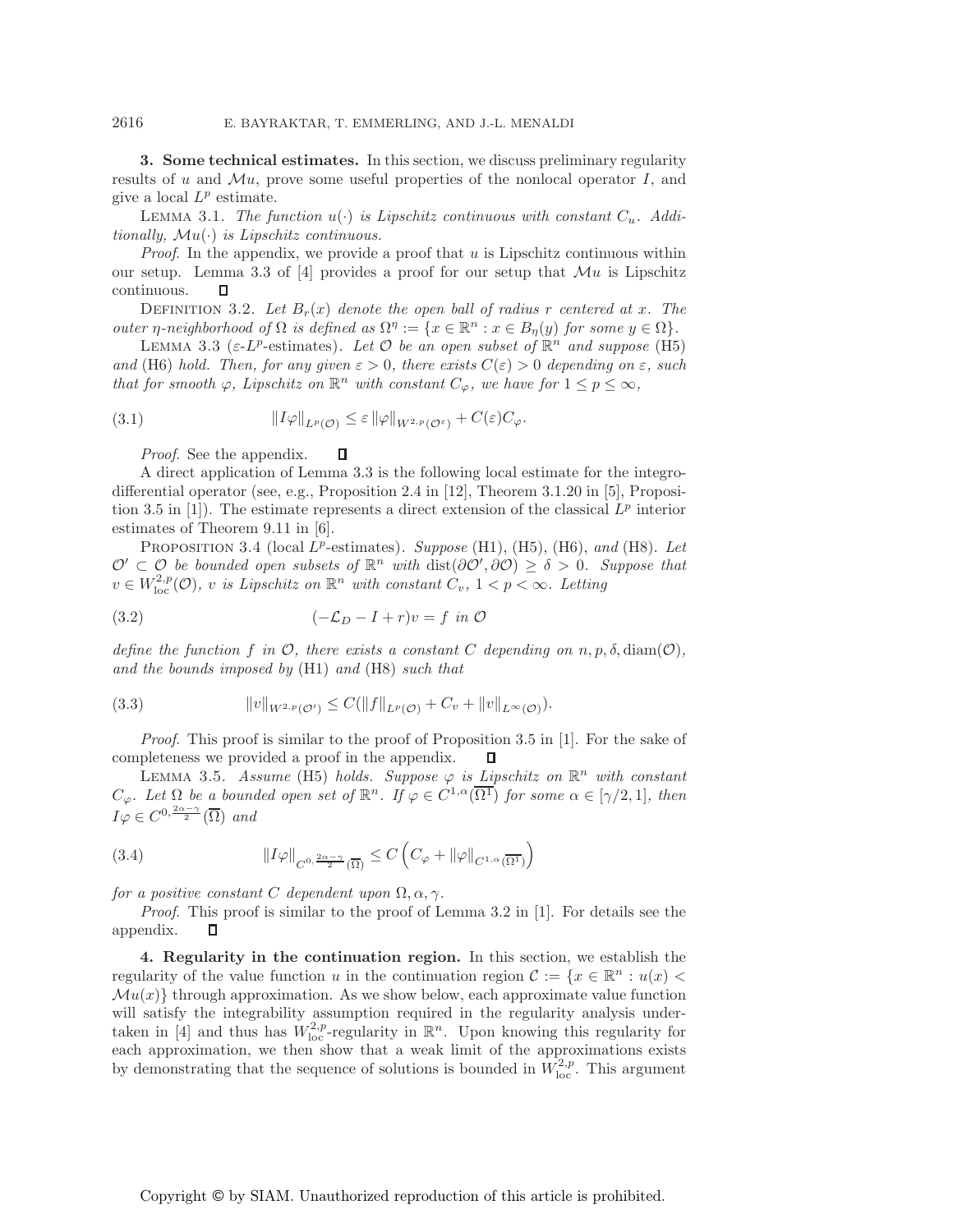For  $\epsilon > 0$ , set

(4.1) 
$$
j^{\epsilon}(x, z) := j(x, z) \mathbb{1}_{\{j_0(z) > \epsilon\}}.
$$

With this definition, for each fixed  $\epsilon > 0$ , it holds that  $j^{\epsilon} \in L^1(\mathbb{R}^l, \nu)$ . Indeed,

$$
(4.2) \qquad \int_{\mathbb{R}^l} |j^{\epsilon}(x,z)| \, \nu(\mathrm{d}z) \le \int_{\{j_0 > 1\}} j_0(z) \nu(\mathrm{d}z) + \frac{1}{\epsilon^2} \int_{\{j_0 \le 1\}} [j_0(z)]^2 \nu(\mathrm{d}z) < \infty.
$$

Letting  $u_{\epsilon}$  denote the value function corresponding to a jump function  $j^{\epsilon}$ , we have that  $u_{\epsilon}$  is Lipschitz continuous for each  $\epsilon > 0$ .

LEMMA 4.1. *For each*  $\epsilon > 0$ , the value function  $u_{\epsilon}$  is Lipschitz continuous in  $\mathbb{R}^n$ *with constant*  $C_u$ *, the Lipschitz constant for u.* 

*Proof.* The proof proceeds directly as in Lemma 3.1 since  $|j^{\epsilon}(x, z) - j^{\epsilon}(y, z)| \le$  $|j(x, z) - j(y, z)|$ . П

At this point, the regularity analysis presented in [4] allows us to conclude  $u_{\epsilon} \in$  $W^{2,p}_{loc}(\mathbb{R}^n)$  for each fixed  $\epsilon > 0$ . The next goal is to show uniform convergence of  $u_{\epsilon}$  to u. In doing so, we utilize a general estimate obtained for solutions of jump diffusions (see, e.g., Chapter 5 in [16]). For this estimate, we define the norm

(4.3) 
$$
||h - h'||_{0,p} := \sup_{t,x} \left\{ \left( \int_{\mathbb{R}^l} |h(t,x,z) - h'(t,x,z)|^p \nu(\mathrm{d}z) \right)^{1/p} \right\}
$$

for  $p \geq 2$ . Additionally, set

(4.4) 
$$
\Lambda_{0,p}(h-h') := ||h-h'||_{0,2p} + ||h-h'||_{0,2}.
$$

LEMMA 4.2. *Assume* (H1), and suppose r is sufficiently large. Fix  $\epsilon > 0$ . Letting  $X_t$  be a solution to (1.1) using jump function j with  $X_0 = x_0$  and  $X_t^{\epsilon}$  be a solution *using jump function*  $j^{\epsilon}$  *and*  $X_0^{\epsilon} = x_0$ *, we have for*  $\alpha > \beta$ *,* 

(4.5) 
$$
\mathbb{E}\left[\sup_{0\leq s\leq t}|X_s-X_s^{\epsilon}|^2 e^{-\alpha s}\right] \leq M\Lambda_{0,2}^2(j-j^{\epsilon})
$$

*for every*  $t \geq 0$  *and for some constants* C, M *which depend only upon*  $\alpha > \beta$ *, the bounds* on  $b, \sigma, j$ *, and the dimensions*  $n, d$ *.* 

*Proof*. See the appendix. П

Lemma 4.3. *Assume* (H1), (H3), *and suppose* r *is sufficiently large. The value function*  $u_{\epsilon}$  *corresponding to a jump function*  $j^{\epsilon}$  *converges uniformly on*  $\mathbb{R}^{n}$  *to*  $u$ *, i.e.,*  $u_{\epsilon} \stackrel{\text{unif}}{\longrightarrow} u$  on  $\mathbb{R}^n$ .

*Proof.* Fix  $\epsilon > 0$  and let  $X_t$  denote a solution to (1.1) with initial value  $X_0 = x$ and let  $X_t^{\epsilon}$  denote a solution to (1.1) with jump function  $j^{\epsilon}$  and initial value  $X_0^{\epsilon} = x$ . From Lemma 4.2 and Jensen's inequality, we know for  $\alpha > \beta$ ,

(4.6) 
$$
\mathbb{E}\left[\sup_{0\leq s\leq t}|X_s-X_s^{\epsilon}|\right]\leq e^{\alpha t/2}M^{1/2}\Lambda_{0,2}(j-j^{\epsilon}).
$$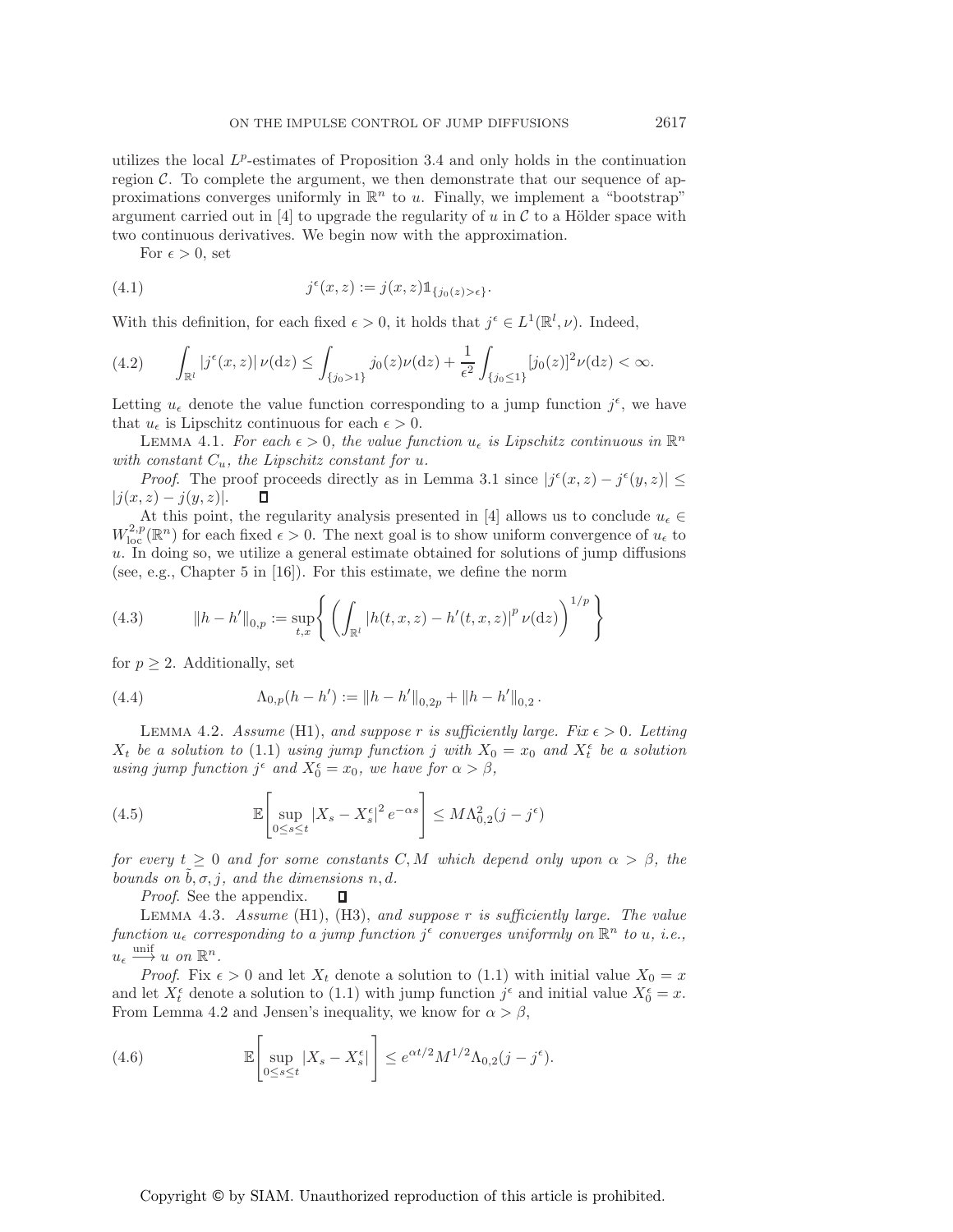Fix a control V and let  $J_x^{\epsilon}[V]$  denote the objective function (1.3) under  $X^{\epsilon}$ . Using  $(H3)$  and  $(4.6)$ , we find

$$
J_x[V] \le J_x^{\epsilon}[V] + \mathbb{E}\left[\int_0^{\infty} e^{-rs} |f(X_s) - f(X_s^{\epsilon})| ds\right]
$$
  
\n
$$
\le J_x^{\epsilon}[V] + C_f \int_0^{\infty} e^{-rs} \mathbb{E}[|X_s - X_s^{\epsilon}|] ds
$$
  
\n
$$
\le J_x^{\epsilon}[V] + C_f M^{1/2} \Lambda_{0,2}(j - j^{\epsilon}) \int_0^{\infty} e^{-(r - \alpha/2)s} ds.
$$

The final integral in the last inequality converges since r is sufficiently large. Let  $C(\epsilon)$ denote the last term in the last inequality above. Taking infimum over all controls yields

$$
(4.8) \t\t u(x) \le u_{\epsilon}^*(x) + C(\epsilon),
$$

where  $C(\epsilon) \downarrow 0$  as  $\epsilon \downarrow 0$ . Exchanging the roles of  $X_t$  and  $X_t^{\epsilon}$  yields  $u_{\epsilon}(x) \leq u(x) + C(\epsilon)$ . Since  $C(\epsilon)$  is independent of x, the convergence is uniform.  $\Box$ 

Lemma 4.4. *Assume* (H1), (H8), (H3), *and suppose* r *is sufficiently large. In the continuation region* C, we have  $u \in W^{2,p}_{loc}(\mathcal{C})$ .

*Proof.* Let  $B \subset \mathcal{C}$  be closed and bounded. Let  $\delta = \inf_{B} \{ \mathcal{M}u(x) - u(x) \} > 0$ . By Lemma 4.3,  $u_{\epsilon}$  converges uniformly to u on  $\mathbb{R}^n$  which, in turn, implies  $\mathcal{M}u_{\epsilon}$  converges uniformly to Mu on  $\mathbb{R}^n$ . Using this information, there exists an  $\epsilon'(\delta) > 0$  such that for all  $\epsilon \in (0, \epsilon'(\delta))$ , it holds that  $B \subset \{x \in \mathbb{R}^n : u_{\epsilon}(x) < \mathcal{M}u_{\epsilon}(x)\}\)$ . For an open set  $\mathcal{O} \subset B$  and any  $\epsilon \in (0, \epsilon'(\delta))$ , the local estimate Proposition 3.4 along with Lemmas 4.1 and 4.3 yield that  $||u_{\epsilon}||_{W^{2,p}(\mathcal{O})} \leq C$  for some constant C independent of  $\epsilon$ . Thus, a weak limit exists and must coincide with the value function u due to Lemma 4.3. Since B was arbitrary, the proof is complete. Л

As in [4], we can now use a "bootstrap" argument to obtain further regularity of  $u$  in  $\mathcal{C}$ .

Proposition 4.5. *Assume* (H1), (H5), (H8), (H3), *and suppose* r *is sufficiently large. For any compact subset*  $D \subset \mathcal{C}$  *of the continuation region, the value function* u *is in*  $C^{2, \frac{2\alpha - \gamma}{2}}(D)$  *for any*  $\alpha \in [\gamma/2, 1]$  *and satisfies*  $(-\mathcal{L}_D - I + r)u - f = 0$  *in*  $\mathcal{C}$ *.* 

*Proof.* First, consider any compact set D such that  $\overline{D^1} \subset C$ . From Lemma 4.4,  $u \in W^{2,p}(D^1)$  for  $p \in (1,\infty)$  from which Sobolev imbedding implies  $u \in C^{1,\alpha}(\overline{D^1})$ for any  $\alpha \in (0,1)$ . Using this result and applying Lemma 3.5, we know that  $I_u \in$  $C^{0,\frac{2\alpha-\gamma}{2}}(D)$  for  $\alpha \in [\gamma/2,1]$ . We now have enough regularity to use the Schauder estimates to improve our results. Indeed, for any open ball  $B \subset D \subset \overline{D^1} \subset \mathcal{C}$ , the solution  $v$  of the following classical Dirichlet problem

(4.9) 
$$
\begin{cases} (-\mathcal{L}_D + r)v(x) = f(x) + Iu(x) & \text{a.e. } x \in B, \\ v(x) = u(x) & x \in \partial B, \end{cases}
$$

is in  $C^{2, \frac{2\alpha-\gamma}{2}}(B)$  by the Schauder estimates since  $f+Iu(x) \in C^{0, \frac{2\alpha-\gamma}{2}}(D)$ . Now, from classical uniqueness results of viscosity solutions as used in Lemma 5.4 in [4] (see also final paragraph in Theorem 5.5 in [4]), we conclude  $v = u \in C^{2, \frac{2\alpha - \gamma}{2}}(B)$  for any open ball  $B \subset D$ . The choice of a compact set D such that  $\overline{D^1} \subset C$  was necessary in order to apply Lemma 3.5. However, the outer 1-neighborhood  $\Omega^1$  appears there as a result of our choice of magnitude 1 to separate large and small jumps. If, instead,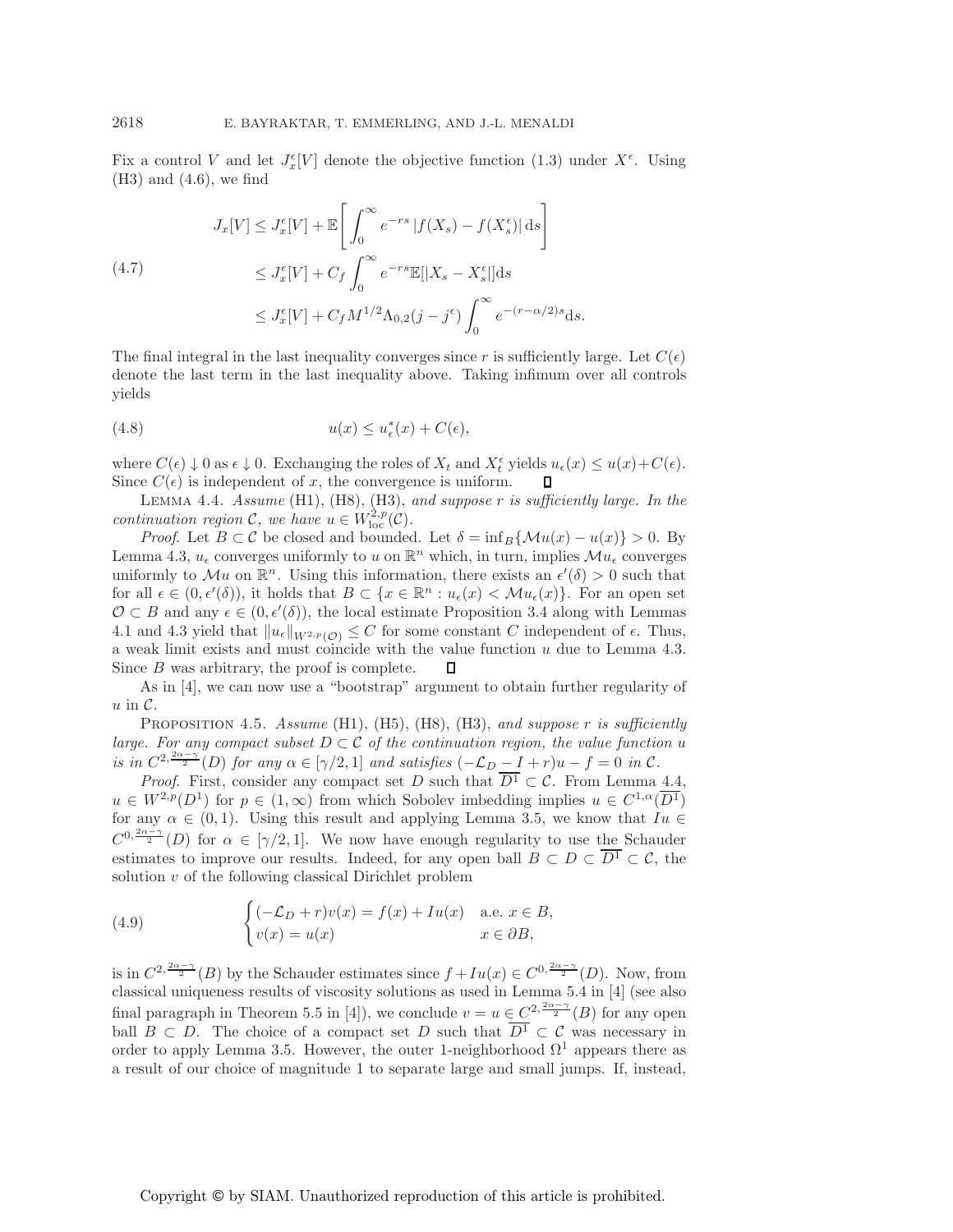we take any  $\epsilon \in (0,1)$  to separate jump behavior, we would reach an analogous conclusion  $u \in C^{2, \frac{2\alpha-\gamma}{2}}(B)$  for any open ball  $B \subset D$  where  $\overline{D^{\epsilon}} \subset \mathcal{C}$ . Hence, we find  $u \in C^{2, \frac{2\alpha-\gamma}{2}}(C)$  for any compact set  $C \subset \mathcal{C}$  and satisfies  $(-\mathcal{L}_D - I + r)u - f = 0$  in  $\mathcal{C}.$  $\Box$ 

**5. Regularity in**  $\mathbb{R}^n$ **.** In this section, we investigate the regularity of the value function u on the whole space. The authors in  $[4]$  examine the regularity of u under two specific assumptions concerning the Lévy measure:  $\nu$  is finite and  $j(x, \cdot) \in L^{1}(\nu)$ . These two assumptions describe qualities of the Lévy kernel  $M(x, d\eta)$ , where

 $M(x, A) := \nu\{z : j(x, z) \in A\},\ A \text{ being a Borel measurable subset in } \mathbb{R}^n,$ 

which, in turn, determines the order of integro-differential operator  $I$  (see Definition 2.1.2 in [5]). The assumptions taken in [4] concern integro-differential operators of order  $\leq 1$ . Such operators map smooth functions to smooth functions. For example, Lemma 5.1 in  $[4]$  shows that I maps Lipschitz functions to Lipschitz functions when I has order 0. Additionally, when  $j(x, \cdot) \in L^1(\nu)$ , Lemma 3.2 in [4] shows that I maps a Lipschitz function to a continuous function when  $C_j(\cdot)$  is  $\nu$ -integrable. Since the value function for impulse control  $u$  is Lipschitz continuous, it is known that  $Iu$  is at least a continuous function under either assumption on  $M(x, d\eta)$ . As the authors in  $[4]$  demonstrate, the continuity of Iu allows for a regularity analysis as in the pure diffusion case after defining a new running cost function  $\tilde{f} := f + Iu$ . Under our assumptions on  $M(x, d\eta)$ , it is not known a priori that Iu is continuous for Lipschitz continuous u (for a similar discussion see [1]). As such, we cannot define f as in [4] and must directly deal with the integro-differential operator.

**5.1. Bounded domain approach.** With an integro-differential operator I of order  $\leq 1$ , the authors in [4] show  $u \in W^{2,p}_{loc}(\mathbb{R}^n)$  by studying the regularity of an associated optimal stopping time problem for a pure diffusion on bounded open sets of  $\mathbb{R}^n$  (see section 6 in [4]). With a general jump case considered here, it is natural to consider the possibility of a similar proof argument involving an optimal stopping time problem for jump diffusions on bounded open sets of  $\mathbb{R}^n$ .

Through penalization, regularity of an associated optimal stopping problem in a bounded open set  $\mathcal O$  arises from the regularity of a Dirichlet problem. As such, we may first consider the existence, uniqueness, and regularity of a solution of the following Dirichlet problem:

(5.1) 
$$
\begin{cases} (-\mathcal{L}_D - I + r)v(x) = f(x), & x \in \mathcal{O}, \\ v(x) = u(x), & x \in \mathbb{R}^n \setminus \mathcal{O}. \end{cases}
$$

Notice that the nonlocal character of I requires that the solution  $v$  be defined on the support of the Lévy kernel  $M(x, \cdot)$ , namely,  $\mathbb{R}^n$ . Integro-differential problems as above have been extensively discussed in the literature (see, e.g., [5], [7], [11]). Recalling this analysis, when studying (5.1) with an integro-differential operator I of order  $(1, 2]$ ,  $W^{2,p}(\mathcal{O})$  solutions exist if an extra condition is placed upon jumps outside of  $\mathcal{O}$  (see (5.4)). In the absence of this modification, only variational solutions in  $W^{1,p}(\mathcal{O})$  exist. The lack of dependence upon the fixed bounded open set  $\mathcal O$  for I of order  $\leq 1$  renders this approach useful for establishing the regularity of u. In fact, such an argument would essentially be the same as the analysis undertaken in both [4] and [14]. The existence of this extra condition upon jumps outside  $\mathcal O$  for integrodifferential operators of order  $> 1$  does not disqualify this method from helping to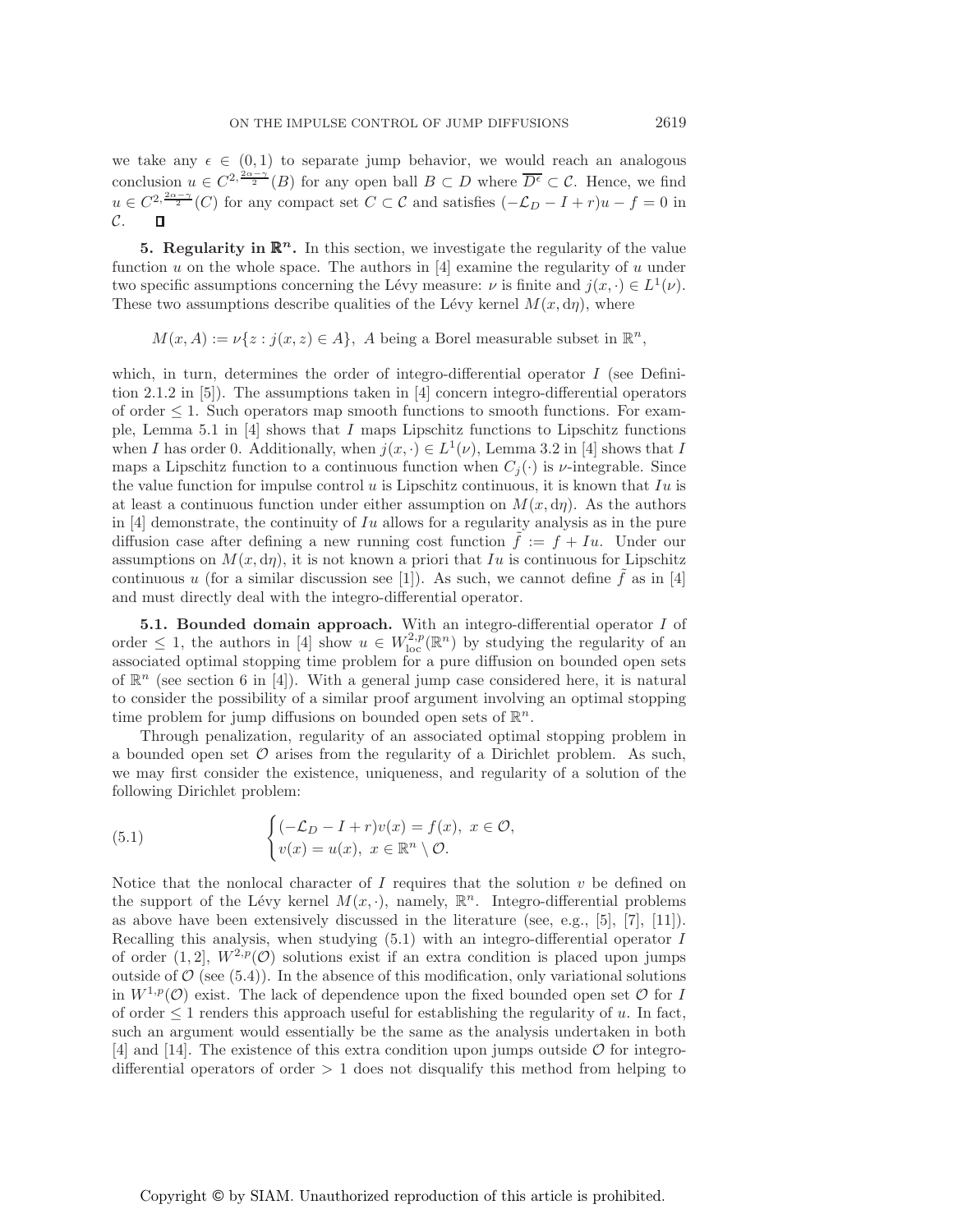achieve regularity for an optimal stopping problem associated with impulse control. Indeed, the extra jump condition (5.4) might automatically be satisfied depending on the value of  $\gamma$  taken in (H5). To see this, consider the following two-step problem associated with (5.1):

(5.2) 
$$
\begin{cases} (-\mathcal{L}_D + r)z(x) = 0, \ x \in \mathcal{O}, \\ z(x) = u(x), \ x \in \mathbb{R}^n \setminus \mathcal{O} \end{cases}
$$

and

(5.3) 
$$
\begin{cases} (-\mathcal{L}_D - I + r)w(x) = f(x) + Iz(x), & x \in \mathcal{O}, \\ w(x) = 0, & x \in \mathbb{R}^n \setminus \mathcal{O}. \end{cases}
$$

If solutions exist to each problem, then  $v = z + w$  will solve (5.1). Sufficient conditions to solve (5.2) are well known and can be found in [6]. For (5.3), there is a unique solution  $w \in W^{2,p}(\mathcal{O})$  (see Theorem III.3 in [7] and Theorem 3.1.22 in [5]) if

(5.4) 
$$
\sup_{x \in \overline{\mathcal{O}}} \int \mathbb{1}_{\mathbb{R}^n \setminus \overline{\mathcal{O}}}(x+j(x,z)) |j(x,z)|^{1+\alpha} \nu(\mathrm{d}z) < \infty,
$$

where  $0 < \alpha < 1/n$  and if  $f + Iz \in L^p(\mathcal{O})$  for  $n < p < 1/\alpha$ . The condition (5.4) is satisfied if  $\gamma \in [1, 2]$  in (H5) is taken to satisfy  $0 < \gamma - 1 < 1/n$ . Thus, we might be able to pursue this technique for showing regularity under a restricted set of  $\gamma$ values in  $[1, 2]$  which depend upon the dimension n. Even if we are content with this restriction, we cannot conclude the existence of a unique solution  $w \in W^{2,p}(\mathcal{O})$  until  $Iz \in L^p(\mathcal{O})$  for  $n < p < 1/\alpha$  is justified. Recalling the classical results of Corollary 9.18 in [6], we know that  $z \in W^{2,p}_{loc}(\mathcal{O}) \cap C^0(\overline{\mathcal{O}})$  from which Sobolev embedding implies that  $z \in C^{0,1}(K)$  for any compact  $K \subset \mathcal{O}$ . Since  $z = u$  on  $\mathbb{R}^n \setminus \mathcal{O}$ , we can conclude that z is Lipschitz continuous on  $\mathbb{R}^n$ . However, z Lipschitz continuous on  $\mathbb{R}^n$  does not guarantee that  $Iz \in L^p(\mathcal{O})$ . Essentially, unless we know of more regularity of the solution z with Lipschitz boundary function u, we are unable to obtain a  $W^{2,p}(\mathcal{O})$ solution to (5.3). Due to this complication and the additional restriction to  $\gamma$  beyond (H5), we instead pursue an analysis of an integro-differential problem on the whole space rather than on a bounded open set  $\mathcal{O}$ .

**5.2. The whole space approach.** In this section, we establish the following main theorem.

Theorem 5.1. *Let the assumptions of section* 2 *hold. The value function of impulse control u has a weak derivative up to order* 2 *in*  $L^p(\mathcal{O})$  *for*  $1 < p < \infty$  *and any bounded open set*  $O$ *, i.e,*  $u \in W^{2,p}_{loc}(\mathbb{R}^n)$ *.* 

The subsections to follow pursue a proof of the above result. In the first, we present a characterization of the value function  $u$ . In the second, we discuss the semiconcavity of u and  $\mathcal{M}u$  which assists in establishing regularity in the third.

The following function spaces will be useful in order to examine the regularity of the value function u on  $\mathbb{R}^n$ . Let  $B_p(\mathbb{R}^n)$  denote the space of Borel measurable functions h from  $\mathbb{R}^n$  into  $\mathbb{R}^n$  such that

(5.5) 
$$
||h||_p = \sup\{|h(x)| (1+|x|^2)^{-p/2} : x \in \mathbb{R}^n\} < \infty.
$$

Let  $C_p(\mathbb{R}^n)$  denote the subspace of  $B_p(\mathbb{R}^n)$  composed of p-uniformly-continuous functions, i.e., all functions h which satisfy for every  $\epsilon > 0$  there exists a  $\delta = \delta(\epsilon, p)$  such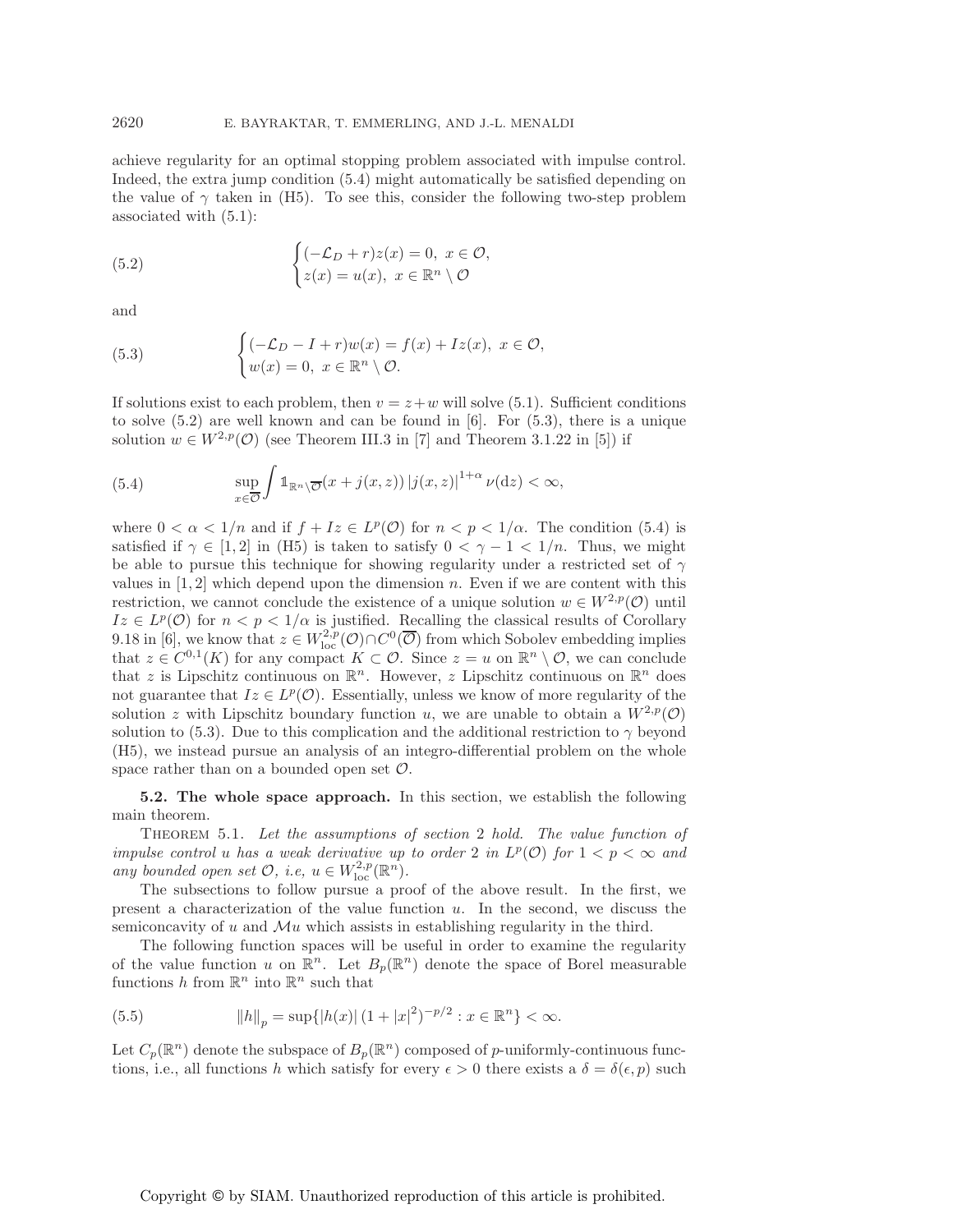that for any  $x, x' \in \mathbb{R}^n$ , we have

(5.6) 
$$
|h(x) - h(x')| \le \epsilon (1 + |x|^p), \ |x - x'| < \delta.
$$

Let  $C_p^+(\mathbb{R}^n)$  denote the class of all positive functions in  $C_p(\mathbb{R}^n)$ .

**5.2.1. QVI.** Let  $A := -\mathcal{L}_D - I + r$  as in (1.7). Following [18], for any functions  $u, v \in B_n(\mathbb{R}^n)$ , we say

(5.7) 
$$
Au = v \text{ in } \mathbb{R}^n \text{ (resp., } \leq \text{) if the process}
$$

$$
Y_t = \int_0^t v(X_s)e^{-rs}ds + u(X_t)e^{-rt}, t \geq 0,
$$

is a martingale (resp., submartingale) for every initial  $x \in \mathbb{R}^n$ . The following proposition from  $[15]$  characterizes the value function for our impulse control problem u.

Proposition 5.2. *Assume* (H1), (H3), (H9), *and suppose* r *is sufficiently large. Then the QVI*

(5.8) 
$$
\begin{cases} \hat{u} \in C_p^+(\mathbb{R}^n), \\ A\hat{u} \leq f \text{ in } \mathbb{R}^n, \hat{u} \leq \mathcal{M}\hat{u} \text{ in } \mathbb{R}^n, \\ A\hat{u} = f \text{ in } [\hat{u} < \mathcal{M}\hat{u}] \end{cases}
$$

*with*  $[\hat{u} \times \hat{M}\hat{u}]$  *denoting the set of points* x *such that*  $\hat{u}(x) \leq \hat{M}\hat{u}(x)$  *has one and only one solution, which is given explicitly as the optimal cost for impulse control u.* 

We can also give  $Au$  a meaning as a distribution. In fact using the Lipschitz continuity of  $u$ , (H6), and (H7) we can see that this distribution satisfies, for any open set  $\mathcal O$  in  $\mathbb R^n$  and every test function  $\varphi \in \mathcal D(\mathcal O)$  (compactly supported infinitely differentiable functions),

(5.9)

$$
\langle Au, \varphi \rangle = \sum_{i,j=1}^{n} \int_{\mathcal{O}} a_{ij}(x) \partial_{x_i} u(x) \partial_{x_j} \varphi(x) dx
$$
  
\n
$$
- \sum_{i=1}^{n} \int_{\mathcal{O}} \mu_i(x) \partial_{x_i} [u(x)] \varphi(x) dx + \int_{\mathcal{O}} ru(x) \varphi(x) dx
$$
  
\n
$$
- \int_{\mathcal{O}} u(y) dy \times \int_{\{j_0 < 1\}} [\varphi(y - j^*(y, z)) - \varphi(y) + \nabla \varphi(y) \cdot j^*(y, z)] m^*(y, z) \nu(dz)
$$
  
\n
$$
- \int_{\mathcal{O}} u(y) dy \times \int_{\{j_0 \ge 1\}} [\varphi(y - j^*(y, z)) - \varphi(y)] m^*(y, z) \nu(dz)
$$
  
\n
$$
- \int_{\mathcal{O}} u(y) dy \times \left( \int_{\{j_0 < 1\}} [j(y, z) - j^*(y, z) m^*(y, z)] \nu(dz) \right) \cdot \nabla \varphi(y)
$$
  
\n
$$
- \int_{\mathcal{O}} u(y) \varphi(y) dy
$$
  
\n
$$
\times \left( \int_{\{j_0 \ge 1\}} [m^*(y, z) - 1] \nu(dz) + \int_{\{j_0 < 1\}} [m^*(y, z) + \nabla \cdot j(y, z) - 1] \nu(dz) \right)
$$

with  $\mu_i = b_i - \sum_{j=1}^n \partial_{x_j} [a_{ij}], j^*(y, z) = j(x(y, z), z), m^*(y, z) = \det(\partial x(y, z)/\partial y)$ , and the change of variable  $y = x + j(x, z)$  (cf. section 2.4 in [5]).

Copyright © by SIAM. Unauthorized reproduction of this article is prohibited.

 $\setminus$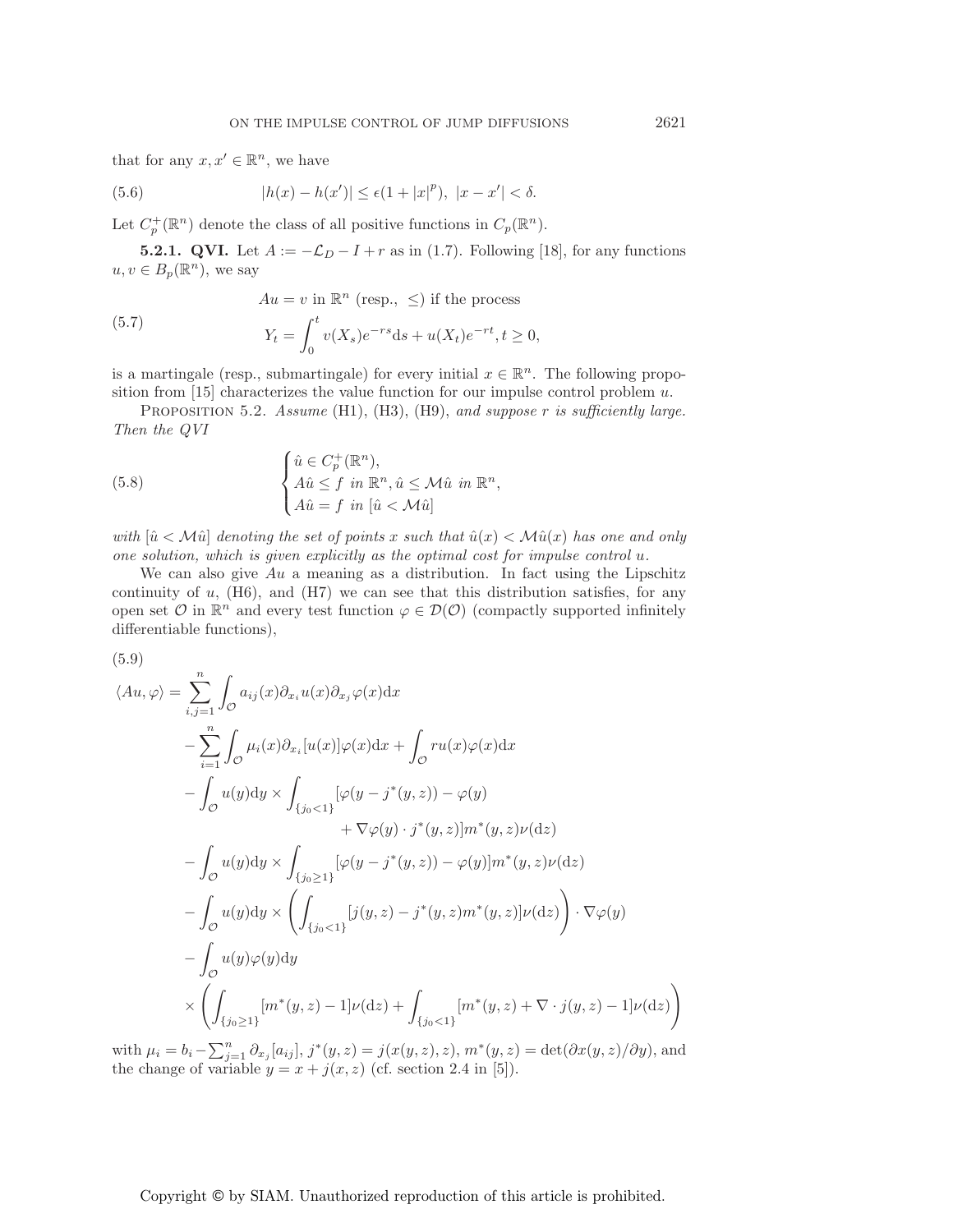The following proposition shows that the value function  $u$  is a distributional solution once it is a martingale solution as above.

Proposition 5.3. *Let* u *be the value function of impulse control under the assumptions of section* 2 *and suppose* U *is an open set in*  $\mathbb{R}^n$ . The property that  $Y_t = \int_0^t f(X_s)e^{-rs}ds + u(X_t)e^{-rt}$  *is a submartingale (resp., martingale) for every initial*  $x \in U$  *implies that*  $Au \leq f$  *(resp.,*  $Au = f$ *) in*  $\mathcal{D}'(U)$ *, i.e., the inequality (resp., equality) is satisfied in the distributional sense.*

*Proof*. This proof follows the approach taken in Proposition 2.5 in [10]. Without loss of generality we can assume  $U$  is bounded. Indeed, suppose  $U$  is an unbounded open set. We wish to show that for  $\varphi \in \mathcal{D}(U)$ ,  $\varphi \geq 0$  that  $\langle f - Au, \varphi \rangle \geq 0$ . Since  $\varphi \in C_c^{\infty}(U)$  there exists some bounded  $U_{\text{bdd}} \subset U$  such that  $\text{spt}(\varphi) \subset U_{\text{bdd}}$ . If it holds that  $\langle f - Au, \phi \rangle \ge 0$  for all  $\phi \in \mathcal{D}(U_{\text{bdd}}), \phi \ge 0$ , then it is indeed true that  $\langle f - Au, \varphi \rangle \geq 0$ . Thus, we will assume below that U is a bounded open set.

Let  $X_t^0$  denote a solution of (1.1) with  $X_0 = 0$ . Define the stopping time  $\tau_U^x :=$  $\inf\{t\geq 0: X_t^0+x\notin U\}$ . Fix  $x_0\in U$  and define a stopping time as  $\tau_U:=\inf\{t\geq 0:$  $\exists y \in B_{x_0}(a)$  such that  $X_t^0 + y \notin U$ . Choose  $a > 0$  such that  $B_{x_0}(2a) \subset U$ . For every  $(x, y) \in (B_{x_0}(a/2), B_0(a/2)),$  we have  $\tau_U \leq \tau_U^{x-y}$ . By the submartingale property,

(5.10) 
$$
\mathbb{E}\left[u(X_{t\wedge\tau_{U}}^{0}+x-y)e^{-r(t\wedge\tau_{U})}+\int_{0}^{t\wedge\tau_{U}}f(X_{s}^{0}+x-y)e^{-rs}\right]\geq u(x-y).
$$

Letting  $(\eta_n)_{n=1}^{\infty}$  denote the standard regularizing sequence, we have

(5.11)  
\n
$$
\int_{\mathbb{R}^n} \mathbb{E}[u(X_{t \wedge \tau_U}^0 + x - y)e^{-r(t \wedge \tau_U)}] \eta_n(y) dy
$$
\n
$$
\geq \int_{\mathbb{R}^n} u(x - y) \eta_n(y) dy - \int_{\mathbb{R}^n} \left( \mathbb{E}\left[\int_0^{t \wedge \tau_U} f(X_s^0 + x - y)e^{-rs} dy\right] \right) \eta_n(y) dy.
$$

Via Fubini's theorem, we find

(5.12)  
\n
$$
\mathbb{E}[u * \eta_n(X_{t \wedge \tau_U}^0 + x)e^{-r(t \wedge \tau_U)}] \ge u * \eta_n(x)
$$
\n
$$
- \int_{\mathbb{R}^n} \mathbb{E}\left[\int_0^{t \wedge \tau_U} f(X_s^0 + x - y)e^{-rs}ds\right] \eta_n(y)dy.
$$

Then, for every  $t > 0$ ,

(5.13) 
$$
\frac{1}{t} \left( \mathbb{E}[u * \eta_n(X_{t \wedge \tau_U}^0 + x) e^{-r(t \wedge \tau_U)}] - u * \eta_n(x) \right)
$$

$$
\geq - \int_{\mathbb{R}^n} \mathbb{E} \left[ \frac{1}{t} \int_0^{t \wedge \tau_U} f(X_s^0 + x - y) e^{-rs} ds \right] \eta_n(y) dy,
$$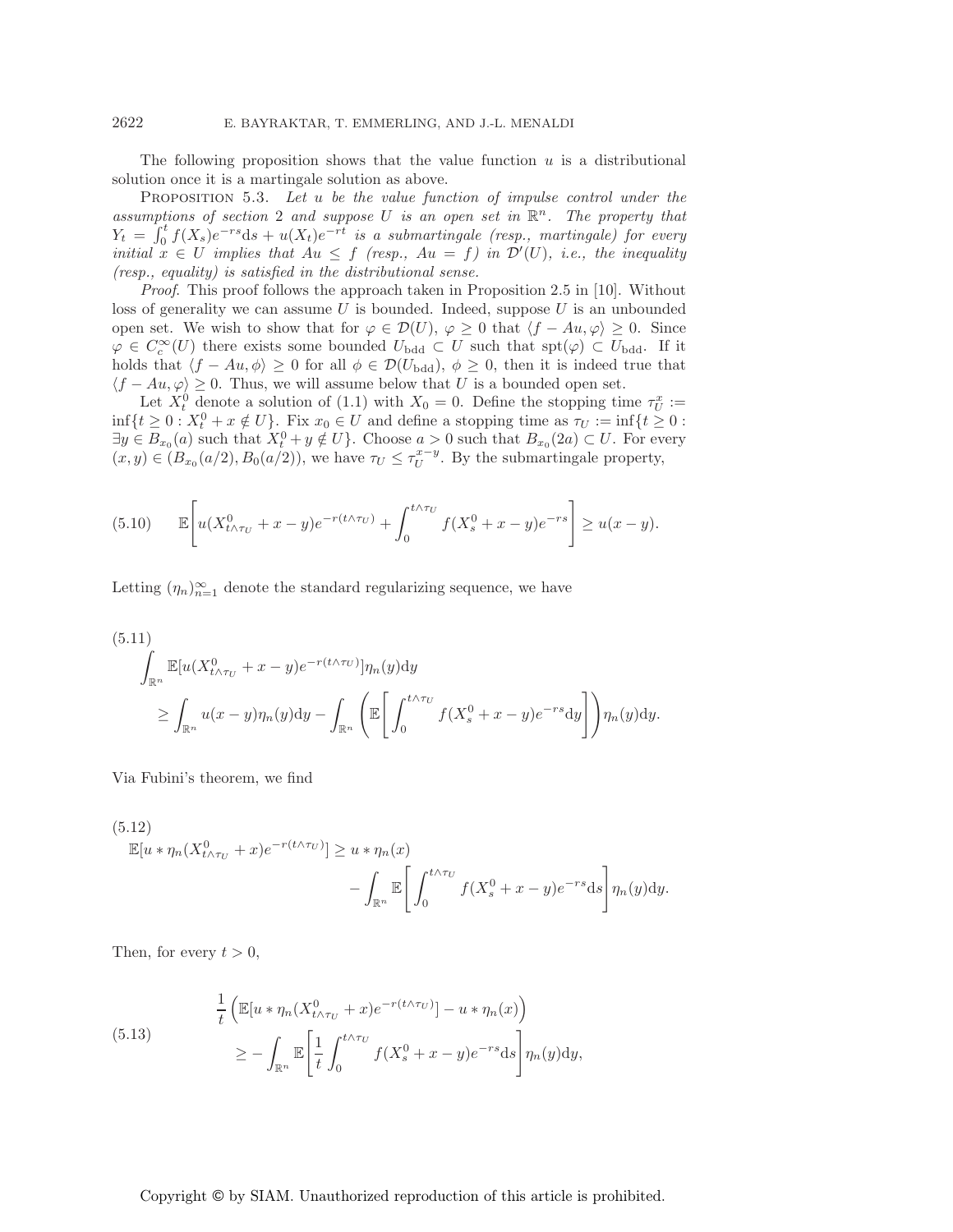which implies

$$
\mathbb{E}\left[\frac{1}{t}\int_0^{t\wedge\tau_U} A(u*\eta_n)(X_s^0+x)\mathrm{d}s\right] \leq \int_{\mathbb{R}^n} \mathbb{E}\left[\frac{1}{t}\int_0^{t\wedge\tau_U} f(X_s^0+x-y)e^{-rs}\mathrm{d}s\right]\eta_n(y)\mathrm{d}y.
$$

Since U is bounded, the bounded convergence theorem yields

$$
\mathbb{E}\left[\lim_{t\downarrow 0}\frac{1}{t}\int_{0}^{t\wedge\tau_{U}}A(u*\eta_{n})(X_{s}^{0}+x)\mathrm{d}s\right]
$$
\n
$$
\leq \int_{\mathbb{R}^{n}}\mathbb{E}\left[\lim_{t\downarrow 0}\frac{1}{t}\int_{0}^{t\wedge\tau_{U}}f(X_{s}^{0}+x-y)e^{-rs}\mathrm{d}s\right]\eta_{n}(y)\mathrm{d}y,
$$
\n(5.15)\n
$$
\mathbb{E}\left[\lim_{t\downarrow 0}\frac{1}{t}\int_{0}^{t}\mathbb{1}_{\{\tau_{U}\geq s\}}A(u*\eta_{n})(X_{s}^{0}+x)\mathrm{d}s\right]
$$
\n
$$
\leq \int_{\mathbb{R}^{n}}\mathbb{E}\left[\lim_{t\downarrow 0}\frac{1}{t}\int_{0}^{t}\mathbb{1}_{\{\tau_{U}\geq s\}}f(X_{s}^{0}+x-y)e^{-rs}\mathrm{d}s\right]\eta_{n}(y)\mathrm{d}y,
$$

The mean value theorem now implies that  $A(u * \eta_n)(x) \leq (f * \eta_n)(x)$  for all  $x \in$  $B_{x_0}(a/2)$ . Notice that for the value function u, we know  $u * \eta_n \to u$  in  $L^p(B_{x_0}(a/2))$ and  $(\partial_{x_i}u) * \eta_n \to \partial_{x_i}u$  in  $L^p(B_{x_0}(a/2))$  and for any  $1 < p < \infty$ . Using (5.9), it is straightforward to show that  $\langle A(u * \eta_n), \varphi \rangle$  converges to  $\langle Au, \varphi \rangle$  as  $n \to \infty$  in  $\mathcal{D}'(B_{x_0}(a/2))$ . Combining this fact with  $A(u*\eta_n)(x) \leq (f*\eta_n)(x)$  for all  $x \in B_{x_0}(a/2)$ . allows us to conclude that  $Au(x) \le f(x)$  in  $\mathcal{D}'(B_{x_0}(a/2))$ . Since  $x_0 \in U$  was arbitrary, a partition of unity argument now shows  $Au(x) \le f(x)$  in  $\mathcal{D}'(U)$ . П

Upon knowing that  $Au \leq f$  in  $\mathcal{D}'(\mathbb{R}^n)$  from Proposition 5.3, our next goal is to show that the distribution Au is actually a function with  $Au \in B_2(\mathbb{R}^n)$ . This property not only describes the behavior of Au at infinity but also would mean  $Au \in L^{\infty}(\mathcal{O})$  for any bounded open set  $\mathcal O$ . In turn, an application of Proposition 3.4 would complete the regularity argument by allowing us to conclude  $u \in W^{2,p}_{loc}(\mathbb{R}^n)$ . Below, we show  $A(\mathcal{M}u) \geq -C(1+|x|^2)$  which combined with  $Au \leq f$  in  $\mathcal{D}'(\mathbb{R}^n)$ ,  $u \leq \mathcal{M}u$  in  $\mathbb{R}^n$ , and  $Au = f$  in  $\mathcal{D}'(\lbrace u \leq \mathcal{M}u \rbrace)$  implies that  $Au \in B_2(\mathbb{R}^n)$ .

**5.2.2. Semiconcavity of** *u* **and** *Mu***. The property**  $A(\mathcal{M}u) \geq -C(1+|x|^2)$ in  $\mathcal{D}'(\mathbb{R}^n)$  follows from the semiconcavity property of u and  $\mathcal{M}u$ .

DEFINITION 5.4. *A continuous function* h *from*  $\mathbb{R}^n$  *to*  $\mathbb{R}^n$  *is called* semiconcave on  $\mathbb{R}^n$  *if for every ball*  $B_r(0)$ ,  $r > 0$ , there exists a constant  $C_r > 0$  such that  $x \mapsto$  $h(x) - C_r |x|^2$  *is concave on*  $B_r(0)$ *, i.e., for every*  $|x| < r$ *,*  $|y| < r$ *, we have* 

(5.16) 
$$
\theta h(x) + (1 - \theta)h(y) - h(\theta x + (1 - \theta)y) \le C_r \theta (1 - \theta) |x - y|^2
$$

*for any*  $\theta \in [0, 1]$ *. If* h *is continuous, this is equivalent to the condition* 

(5.17) 
$$
h(x+z) - 2h(x) + h(x-z) \leq C_r |z|^2
$$

*for all* z *sufficiently small. Equivalently, for any unit vector*  $\chi \in \mathbb{R}^n$  *and constant*  $C > 0$ , we have

(5.18) 
$$
\frac{\partial^2 h}{\partial \chi^2} \leq C \ \text{in} \ \mathcal{D}'(\mathbb{R}^n).
$$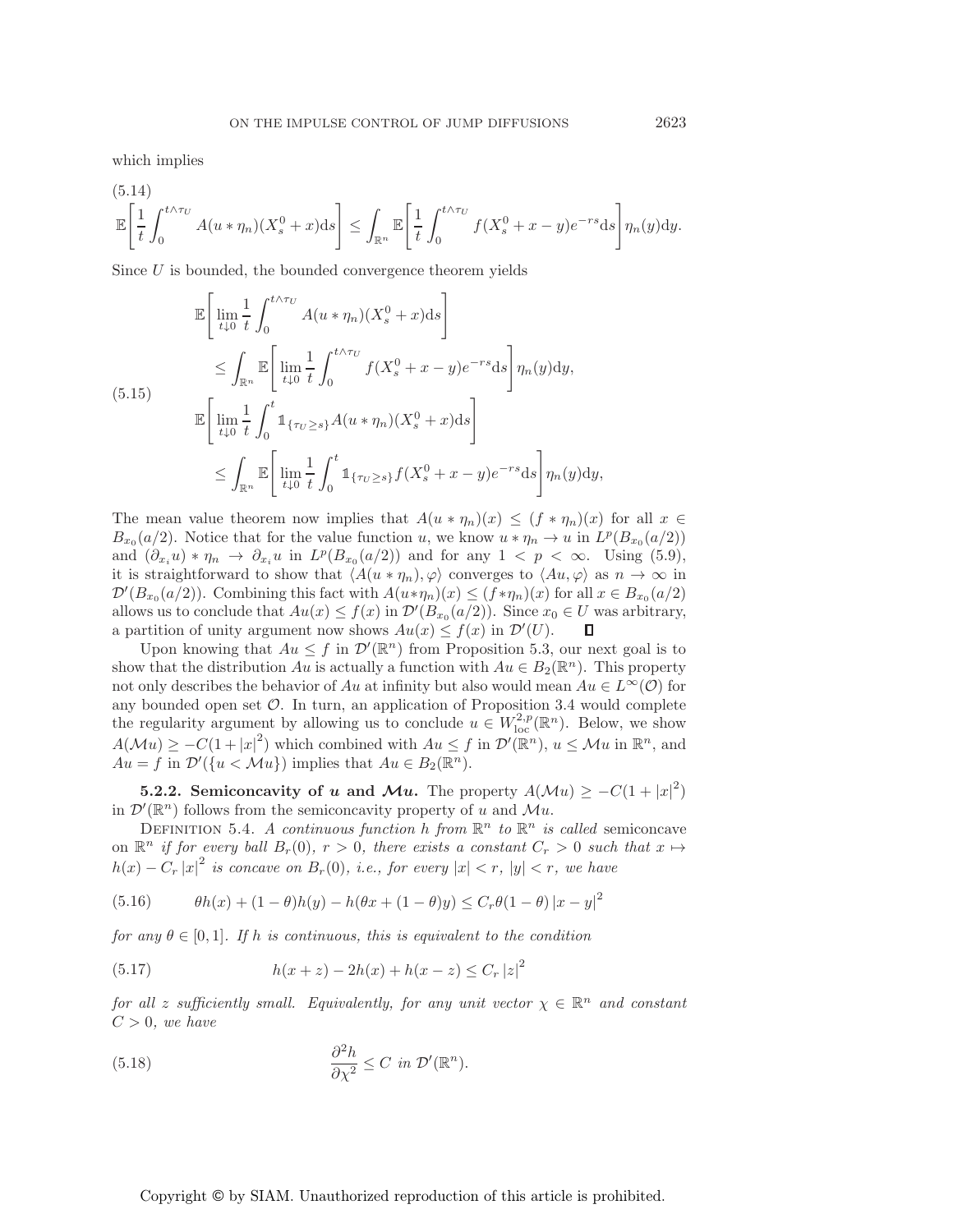As observed in section 4.2 in [15] and section 6 in [4], in order to show the semiconcavity of  $\mathcal{M}u$  on  $\mathbb{R}^n$ , it suffices to show the semiconcavity of u. Indeed, for fixed  $x \in \mathbb{R}^n$ ,

(5.19) 
$$
\mathcal{M}u(x+z) - 2\mathcal{M}u(x) + \mathcal{M}u(x-z) \le u(y+z) - 2u(y) + u(y-z),
$$

where  $y := x + \xi$  and  $\xi \in \mathbb{R}^n$  is the limit of a convergent subsequence of a minimizing sequence  $(\xi_k)_{k=1}^{\infty}$  such that  $u(x+\xi_k)+B(\xi_k) \to \mathcal{M}u(x)$ . The following lemma which, for instance, appears as Proposition 5.9 in section 5.1.2 in [16] assists in showing u is semiconcave.

LEMMA 5.5. Let  $X_t, X'_t, Z_t$  be three solutions of (1.1) for  $t \geq 0$  with initial values  $x, x', z$ . If  $\alpha \geq \kappa$ , as defined in (5.27), then for  $\psi_{\theta}(x, x', z) := \theta^2 (1 - \theta)^2 |x - x'|^4 +$  $|\theta x + (1-\theta)x' - z|^2$  *and under the assumptions* (H1), *and* (H2), *we have* 

(5.20) 
$$
\mathbb{E}\left[ (\alpha - \kappa) \int_0^t \psi_\theta(X_s, X'_s, Z_s) e^{-\alpha s} ds + \psi_\theta(X_t, X'_t, Z_t) e^{-\alpha t} \right] \leq \psi_\theta(x, x', z), \text{ for } t \geq 0.
$$

*Moreover, there exists a constant*  $C > 0$ *, depending on the bounds of*  $\sigma$ *, j through* (H1) *and* (H2), *such that*

(5.21) 
$$
\mathbb{E}\left[\sup_{0\leq s\leq t}\psi_{\theta}(X_s,X'_s,Z_s)e^{-\alpha s}\right]\leq C\left(1+\frac{1}{\alpha-\kappa}\right)\psi_{\theta}(x,x',z) \text{ for } t\geq 0.
$$

*Proof.* The proof follows analogously to the proof of Lemma 4.2. Indeed, we consider  $\psi_{\lambda,\theta}(x,x',z) := \lambda + \psi_{\theta}(x,x',z)$  and apply Itó's formula to find

(5.22) 
$$
d\psi_{\lambda,\theta}(X_t, X'_t, Z_t) = a_t dt + \sum_{k=1}^d b_t^k dW_t^k + \int_{\mathbb{R}} c(t,z) \tilde{N}(dt, dz)
$$

with  $a_t \leq \kappa \psi_{\lambda,\theta}(X_t, X_t', Z_t)$ . As in Lemma 4.2, we also have

(5.23) 
$$
\sum_{k=1}^{d} |b_{t}^{k}|^{2} + \int_{\mathbb{R}^{l}} |c(t, z)|^{2} \nu(\mathrm{d} z) \leq C |\psi_{\lambda, \theta}(X_{t}, X_{t}', Z_{t})|^{2}
$$

for some constant  $C > 0$ . Proceeding as in Lemma 4.2 completes the proof.

We will apply this estimate as follows in Proposition 5.6 below. Let  $Y_t(x)$  denote the solution of (1.1) with initial condition  $Y_0(x) = x$ . From Lemma (5.5) we have

 $\Box$ 

$$
(5.24)
$$
  
\n
$$
\mathbb{E}\left[\left(\alpha - \kappa\right) \int_0^t \left|\theta Y_s(x) + (1 - \theta)Y_s(x') - Y_s(\theta x + (1 - \theta)x')\right|^2 e^{-\alpha s} ds + \left|\theta Y_t(x) + (1 - \theta)Y_t(x') - Y_t(\theta x + (1 - \theta)x')\right|^2 e^{-\alpha t}\right] \leq \theta^2 (1 - \theta)^2 |x - x'|^4
$$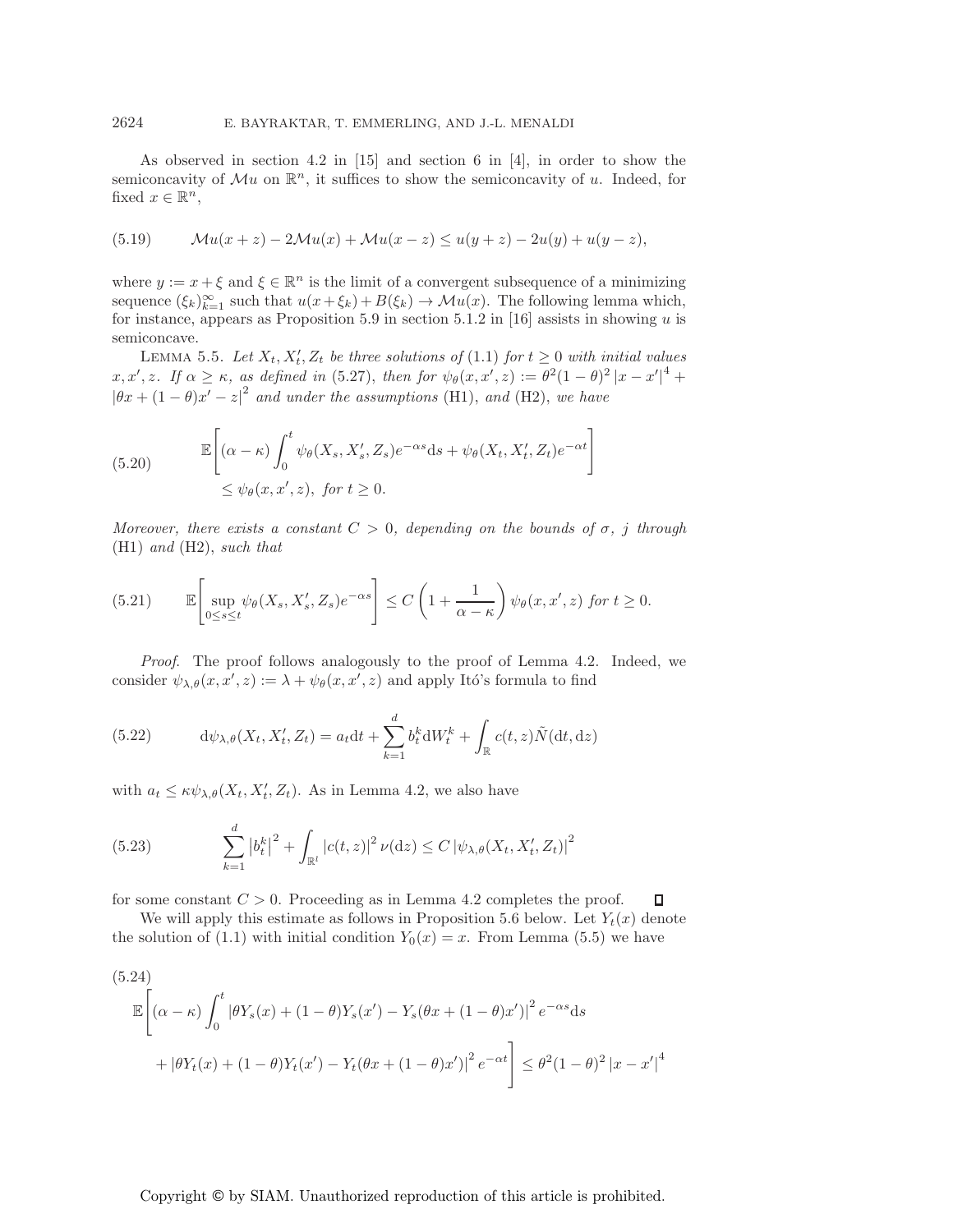and

(5.25) 
$$
\mathbb{E}\left[\sup_{0\leq s\leq t}|\theta Y_s(x) + (1-\theta)Y_s(x') - Y_s(\theta x + (1-\theta)x')|^2 e^{-\alpha s}\right]
$$

$$
\leq C\left(1 + \frac{1}{\alpha - \kappa}\right)\theta^2(1-\theta)^2|x - x'|^4.
$$

The following proposition asserts the semiconcavity property of  $u$ .

Proposition 5.6. *Assume* (H1), (H2), (H3), (H4), *and suppose* r *is sufficiently large. Then u is semiconcave on*  $\mathbb{R}^n$ *.* 

*Proof.* Fix an admissible control V. The value function  $u(x)$  will be semiconcave if  $J_x[V]$  is semiconcave since the infimum of semiconcave functions is semiconcave. Appealing to Definition 5.4, we show

(5.26) 
$$
\theta J_x[V] + (1-\theta)J_{x'}[V] - J_{\theta x + (1-\theta)x'}[V] \leq C\theta (1-\theta) |x - x'|^2.
$$

Define

$$
(5.27) \quad \kappa := \sup_{x,x',y,\theta} \{ 2\kappa_{\tilde{b}} + \kappa_{\sigma} + \kappa_{j} \} \text{ with}
$$
\n
$$
\kappa_{\tilde{b}} := \sum_{x,x',y,\theta} 2\theta^{2} (1-\theta)^{2} |x - x'|^{2} (x_{i} - x'_{i}) [\tilde{b}_{i}(x) - \tilde{b}_{i}(x')]
$$
\n
$$
+ \sum_{i} (\theta x_{i} + (1-\theta)x'_{i} - y_{i}) [\theta \tilde{b}_{i}(x) + (1+\theta)\tilde{b}_{i}(x') - \tilde{b}_{i}(y)],
$$
\n
$$
\kappa_{\sigma} := \theta^{2} (1-\theta)^{2} \Bigg[ \sum_{h,k} 2 |x - x'|^{2} + 4(x_{h} - x'_{h})^{2} (\sigma_{hk}(x) - \sigma_{hk}(x'))^{2}
$$
\n
$$
+ \sum_{i \neq j,k} 4(x_{i} - x'_{i}) (x_{j} - x'_{j}) (\sigma_{ik}(x) - \sigma_{ik}(x')) (\sigma_{jk}(x) - \sigma_{jk}(x')) \Bigg]
$$
\n
$$
+ \sum_{i,k} [\theta \sigma_{ik}(x) + (1-\theta)\sigma_{ik}(x') - \sigma_{ik}(y)]^{2},
$$
\n
$$
\kappa_{j} := \int_{\mathbb{R}^{l}} \Big[ |x - x' + j(x, z) - j(x', z)|^{4} - |x - x'|^{4}
$$
\n
$$
- \sum_{i} 4 |x - x'| (x_{i} - x'_{i}) \times (j_{i}(x, z) - j_{i}(x', z)] \nu(\mathrm{d}z)
$$
\n
$$
+ \int_{\mathbb{R}^{l}} \Big[ |\theta x + (1 - \theta)x' - y + (\theta j(x, z) + (1 - \theta) j(x', z) - j(y, z))|^{2}
$$
\n
$$
- |\theta x + (1 - \theta)x' - y|^{2} - \sum_{i} 2(\theta x_{i} + (1 - \theta)x'_{i} - y_{i}) \times (\theta j_{i}(x, z) + (1 - \theta) j_{i}(x', z) - j_{i}(y, z))] \nu(\mathrm{d}z),
$$

where  $x, x', z \in \mathbb{R}^n$ ,  $\theta \in [0, 1]$ , and  $\beta \leq \kappa < \infty$  due to (H1), (H2) (see section 5.2.1 in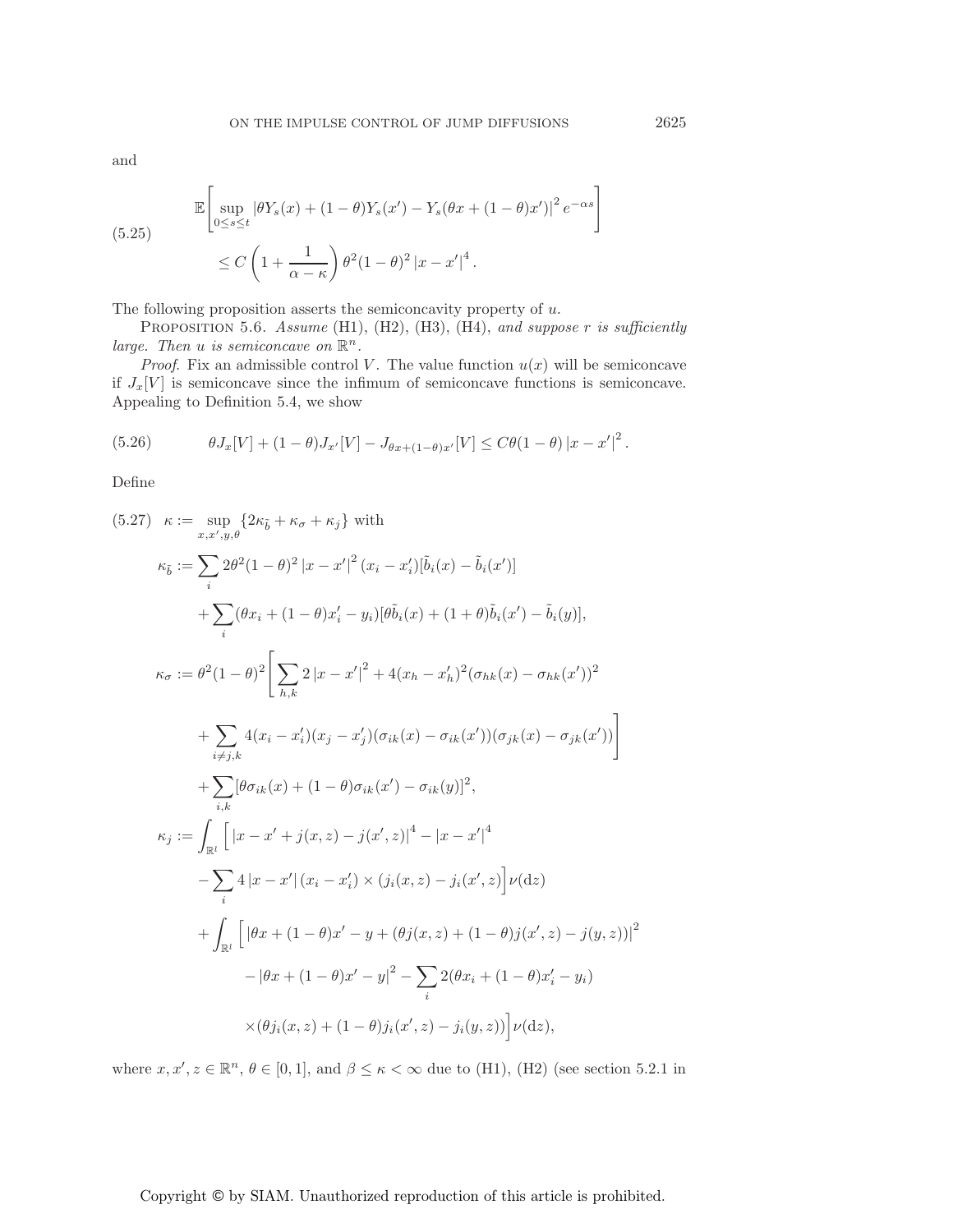[16] for a similar discussion). We have for  $\alpha \geq \kappa \geq \beta$ ,

$$
\theta J_x[V] + (1 - \theta)J_{x'}[V] - J_{\theta x + (1 - \theta)x'}[V]
$$
  
\n
$$
= \mathbb{E} \left[ \int_0^\infty [\theta f(Y_t(x)) + (1 - \theta)f(Y_t(x')) - f(Y_t(\theta x + (1 - \theta)x'))]e^{-rt}dt \right]
$$
  
\n
$$
= \mathbb{E} \left[ \int_0^\infty [\theta f(Y_t(x)) + (1 - \theta)f(Y_t(x')) - f(\theta Y_t(x) + (1 - \theta)Y_t(x')) + f(\theta Y_t(x) + (1 - \theta)Y_t(x')) + f(\theta Y_t(x) + (1 - \theta)Y_t(x')) - f(Y_t(\theta x + (1 - \theta)x'))]e^{-rt}dt \right]
$$
  
\n(5.28)  
\n
$$
\leq C\theta (1 - \theta) \int_0^\infty e^{-rt} \mathbb{E} [|Y_t(x) - Y_t(x')|^2] dt
$$
  
\n
$$
+ C_f \int_0^\infty e^{-rt} \mathbb{E} [| \theta Y_t(x) + (1 - \theta)Y_t(x') - Y_t(\theta x + (1 - \theta)x')|] dt
$$
  
\n
$$
\leq C\theta (1 - \theta) |x - x'|^2 \int_0^\infty e^{-(r - \alpha)t} dt
$$
  
\n
$$
C_f C^{1/2} \left( 1 + \frac{1}{\alpha - \kappa} \right)^{1/2} \theta (1 - \theta) |x - x'|^2 \int_0^\infty e^{-(r - \alpha)t} dt
$$
  
\n
$$
\leq C\theta (1 - \theta) |x - x'|^2.
$$

The first inequality follows using semiconcavity and Lipschitz continuity of f. The second inequality follows using a standard estimate for the difference of solutions for  $(1.1)$  (cf. Theorem 5.6 in [16]) and  $(5.25)$ . П

**5.2.3.**  $u \in W^{2,p}_{loc}(\mathbb{R}^n)$ . Using the semiconcavity property of  $\mathcal{M}u$  on  $\mathbb{R}^n$ , the following mollification argument shows that  $A(\mathcal{M}u) \geq -C(1+|x|^2)$  in  $\mathcal{D}'(\mathbb{R}^n)$  for some constant  $C > 0$ . With  $A := (-\mathcal{L}_D - I + r)$  as in (1.7), since  $\mathcal{M}u$  is semiconcave on  $\mathbb{R}^n$ , we know

(5.29) 
$$
\mathcal{M}u(x+\rho\chi) + \mathcal{M}u(x-\rho\chi) - 2\mathcal{M}u(x) \leq K\rho^2, \ x \in \mathbb{R}^n
$$

for any  $\rho > 0$  and unit vector  $\chi \in \mathbb{R}^n$  and nonnegative constant K. Below, C denotes a generic constant independent of  $\varepsilon$ . Let  $g = \mathcal{M}u$  and denote  $g^{\varepsilon}$  its mollification on  $\mathbb{R}^n$ . We first show that  $A(g^{\varepsilon}(x)) \geq -C(1+|x|^2)$  for C independent of  $\varepsilon$ . We proceed by estimating each term in  $A(g^{\varepsilon})$ . For  $x \in \mathbb{R}^n$ ,  $\rho > 0$ , and unit vector  $\chi \in \mathbb{R}^n$ ,

(5.30)  
\n
$$
\frac{1}{\rho^2} (g^{\varepsilon}(x + \rho \chi) + g^{\varepsilon}(x - \rho \chi) - 2g^{\varepsilon}(x))
$$
\n
$$
= \frac{1}{\rho^2} \int_{B_{\varepsilon}(0)} (g(x - z + \rho \chi) + g(x - z - \rho \chi) - 2g(x - z)) \eta^{\varepsilon}(z) dz
$$
\n
$$
\leq K \int_{B_{\varepsilon}(0)} \eta^{\varepsilon}(z) dz.
$$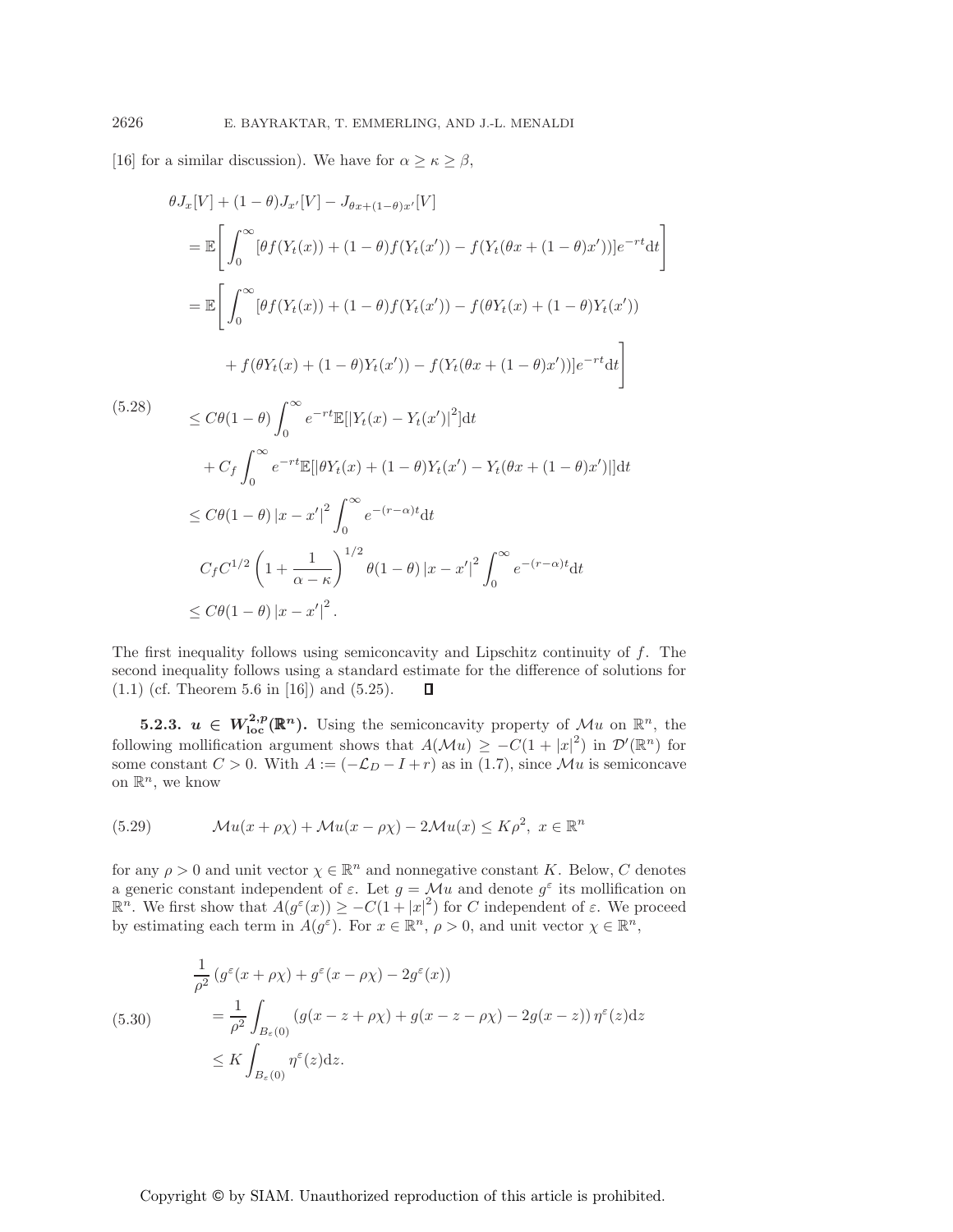Sending  $\rho \to 0$  yields  $\chi^T \nabla^2 g^{\varepsilon}(x) \chi \leq K$ . Using this, we have

(5.31)  
\n
$$
Tr[\sigma(x)\sigma(x)^T \nabla^2 g^{\varepsilon}(x)] = \sum_{i=1}^n \sigma_i^T(x) \nabla^2 g^{\varepsilon}(x) \sigma_i(x)
$$
\n
$$
\leq K \sum_{i,j=1}^n |\sigma_{ij}(x)|^2
$$
\n
$$
\leq C(1+|x|^2).
$$

Using Lipschitz continuity of  $\tilde{b}, g,$  we know

(5.32) 
$$
\left| \tilde{b}(x) \cdot \nabla g^{\varepsilon}(x) \right| \leq \left| \tilde{b}(x) \right| \left| \nabla g^{\varepsilon}(x) \right| \leq C(1+|x|) n C_{\mathcal{M}u} = C(n)(1+|x|),
$$
  

$$
\leq C(n)(2+|x|^2) \leq C(1+|x|^2),
$$

where  $C_{\mathcal{M}u}$  is the Lipschitz constant for  $\mathcal{M}u$ , and  $C(n)$  is a constant depending on the dimension n. Next,

(5.33)  
\n
$$
|g^{\varepsilon}(x) - g(x)| \leq \int_{B_{\varepsilon}(0)} |g(x - z) - g(x)| \eta^{\varepsilon}(z) dz
$$
\n
$$
\leq C_{\mathcal{M}u} \int_{B_{\varepsilon}(0)} |z| \eta^{\varepsilon}(z) dz
$$
\n
$$
\leq \varepsilon C_{\mathcal{M}u}.
$$

Then, for all  $\varepsilon \in (0, \frac{1}{C_{\mathcal{M}u}})$ , we have

(5.34) 
$$
|g^{\varepsilon}(x)| \le |g(x)| + 1 \le C(1+|x|) \le C(1+|x|^2).
$$

With regard to the integro term, we have

$$
\left| \int_{\mathbb{R}^n} [g^{\varepsilon}(x + j(x, z)) - g^{\varepsilon}(x) - \sum_{i=1}^n j_i(x, z) \partial_{x_i} g^{\varepsilon}(x)] \nu(\mathrm{d}z) \right|
$$
\n
$$
\leq \int_{\mathbb{R}^n} \left( \int_0^1 (1 - \theta) |j(x, z)^T \cdot \nabla^2 g^{\varepsilon}(x + \theta j(x, z)) \cdot j(x, z) | \, \mathrm{d}\theta \right) \nu(\mathrm{d}z)
$$
\n
$$
\leq \int_{\mathbb{R}^n} \frac{K}{2} |j(x, z)|^2 \nu(\mathrm{d}z)
$$
\n
$$
\leq C(1 + |x|^2).
$$

Gathering these estimates, we have for all  $\varepsilon \in (0, \frac{1}{C_{\mathcal{M}u}})$ ,

(5.36)  
\n
$$
A(g^{\varepsilon}(x)) = -\frac{1}{2}Tr[\sigma(x)\sigma(x)^{T}\nabla^{2}g^{\varepsilon}(x)] - \tilde{b}(x) \cdot \nabla g^{\varepsilon}(x) + rg^{\varepsilon}(x) - \int_{\mathbb{R}^{n}} [g^{\varepsilon}(x + j(x, z)) - g^{\varepsilon}(x) - \sum_{i=1}^{n} j_{i}(x, z)\partial_{x_{i}}g^{\varepsilon}(x)]\nu(\mathrm{d}z)
$$
\n
$$
\geq -C(1+|x|^{2}),
$$

where C depends upon the dimension n but is independent of  $\varepsilon$ . Now, this pointwise estimate implies that  $A(g^{\varepsilon}) \geq -C(1+|x|^2)$  in  $\mathcal{D}'(\mathbb{R}^n)$ . Since  $g^{\varepsilon} \to g$  in  $L^1_{loc}(\mathbb{R}^n)$  and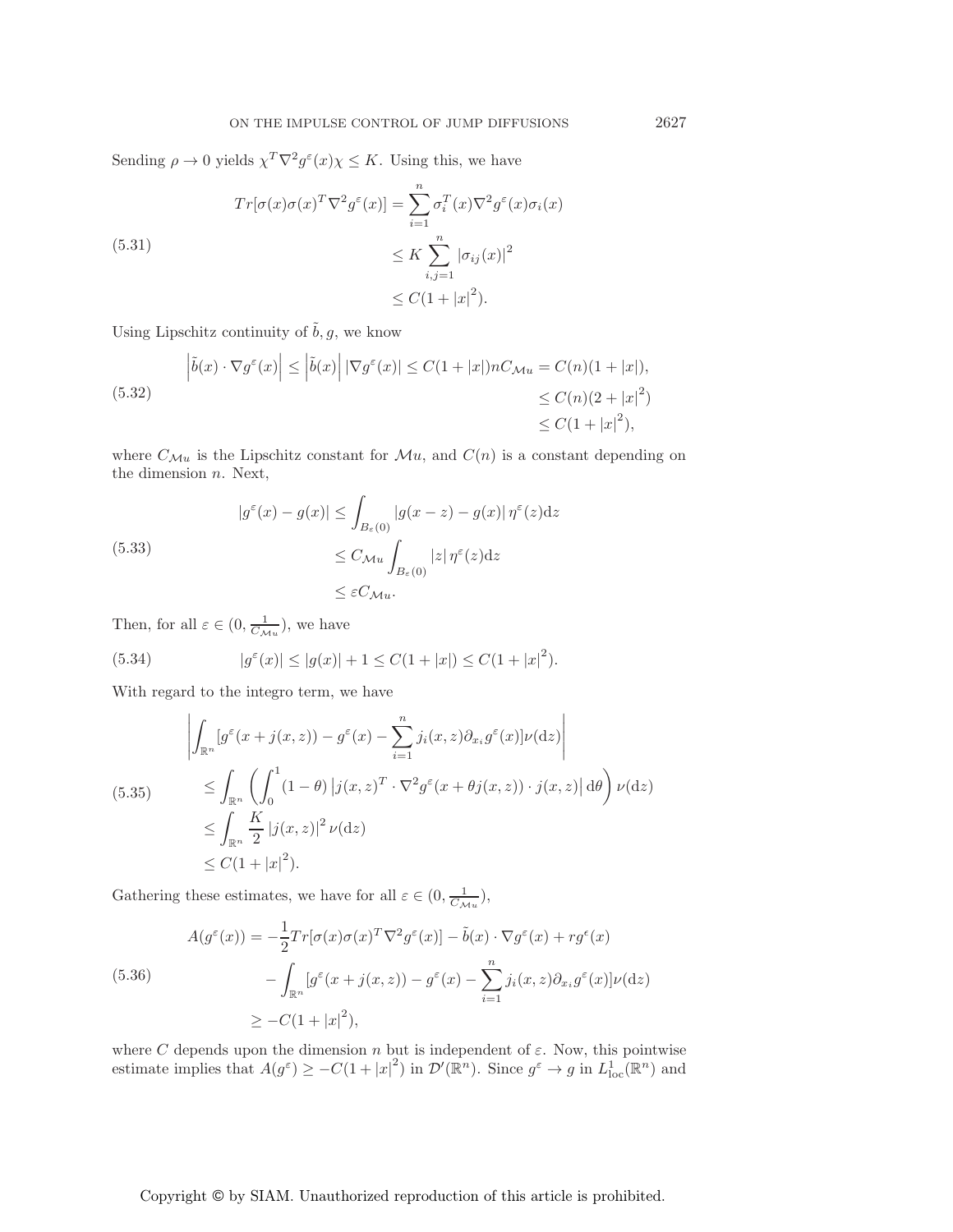$g_{x_i}^{\varepsilon} \to g_{x_i}$  in  $L^1_{loc}(\mathbb{R}^n)$  (recall, g is Lipschitz continuous), we know from (5.9) that  $\langle Ag^{\varepsilon}, \varphi \rangle \to \langle Ag, \varphi \rangle$  for every  $\varphi \in \mathcal{D}(\mathbb{R}^n)$ . Thus,  $A(\mathcal{M}u) \geq -C(1+|x|^2)$  in  $\mathcal{D}'(\mathbb{R}^n)$ . At this point, we know

(5.37) 
$$
\begin{cases} -C(1+|x|^2) \le Au \le f \text{ in } \mathcal{D}'(\{u=\mathcal{M}u\}), \\ Au = f \text{ in } \mathcal{D}'(\{u<\mathcal{M}u\}). \end{cases}
$$

From the above inequality, one can easily conclude that Au exists as a function on  ${u = \mathcal{M}u}$ . One way to see this is to note that

(5.38) 
$$
\int_{\mathcal{O}} [f + C(1+|x|^2)] \varphi \, dx = \int_{\mathcal{O}} \varphi \, d(\mu_1 + \mu_2), \ \varphi \in \mathcal{D}(\mathcal{O})
$$

for any bounded open set  $\mathcal{O} \subset \{u = \mathcal{M}u\}$  and where  $\mu_1, \mu_2$  are measures corresponding to the positive distributions  $f - Au$  and  $Au + C(1 + |x|^2)$ , respectively. Since  $\mu_1 + \mu_2$  is a positive measure corresponding to a function, it is absolutely continuous with respect to the Lebesgue measure, i.e.,  $\mu_1 + \mu_2 \ll \ell$  (Lebesgue measure) on  $\mathcal O$ which then implies  $\mu_1, \mu_2 \ll \ell$  on  $\mathcal{O}$ . Now, by definition of  $\mu_1$  and  $\mu_2$ , we observe that Au is a function. Hence, Au exists as a function and satisfies  $|Au(x)| \leq C(1+|x|^2)$ , i.e.,  $Au(x) \in B_2(\mathbb{R}^n)$ . Knowing  $Au(x) \in B_2(\mathbb{R}^n)$  allows us to apply Proposition 3.4 with  $f = Au$  over any bounded open set  $\mathcal{O}$ . Thus, we have  $u \in W^{2,p}_{loc}(\mathbb{R}^n)$  for  $p \in (1,\infty)$  as desired.

#### **Appendix A. Proofs of some technical results.**

*Proof of Lemma* 3.1. Given an admissible control V and two initial states  $x_1, x_2$ , denote by  $X_t^i$  the solution of (1.1). Set  $Y_t = X_t^1 - X_t^2$  and apply Itô's formula with  $\varphi(y,t) = |y|^{2} e^{-\alpha t}$  to obtain

(A.1)

$$
d\varphi(Y_t, t) = a_t dt + \sum_{k=1}^d b_t^k dW_t^k + \int_{\mathbb{R}^l} c(t, z) \tilde{N}(dt, dz), \text{ where}
$$
  
\n
$$
a_t := \partial_t \varphi(Y_t, t) + \sum_{i=1}^n [\tilde{b}_i(X_t^1) - \tilde{b}_i(X_t^2)] \partial_i \varphi(Y_t, t)
$$
  
\n
$$
+ \frac{1}{2} \sum_{i,j=1}^n \left( \sum_{k=1}^d [\sigma_{ik}(X_t^1) - \sigma_{ik}(X_t^2)][\sigma_{jk}(X_t^1) - \sigma_{jk}(X_t^2)] \partial_{ij}^2 \varphi(Y_t, t) + \int_{\mathbb{R}^l} [\varphi(Y_t + j(X_t^1, z) - j(X_t^2, z), t) - \varphi(Y_t, t) - \sum_{i=1}^n [j_i(X_t^1, z) - j_i(X_t^2, z)] \partial_i \varphi(Y_t, t) \nu(dz),
$$
  
\n
$$
b_t^k := \sum_{i=1}^n (\sigma_{ik}(X_t^1) - \sigma_{ik}(X_t^2)) \partial_i \varphi(Y_t, t),
$$
  
\n
$$
c(t, z) := \varphi(Y_t + j(X_t^1, z) - j^{\epsilon}(X_t^2, z), t) - \varphi(Y_t, t),
$$

and

(A.2) 
$$
\begin{aligned}\n\partial_t \varphi(y, t) &= -\alpha \varphi(y, t), \ \partial_i \varphi(y, t) = 2y_i |y|^{-2} \varphi(y, t) = 2y_i e^{-\alpha t}, \\
\partial_{ij}^2 \varphi(y, t) &= 2\delta_{ij} |y|^{-2} \varphi(y, t),\n\end{aligned}
$$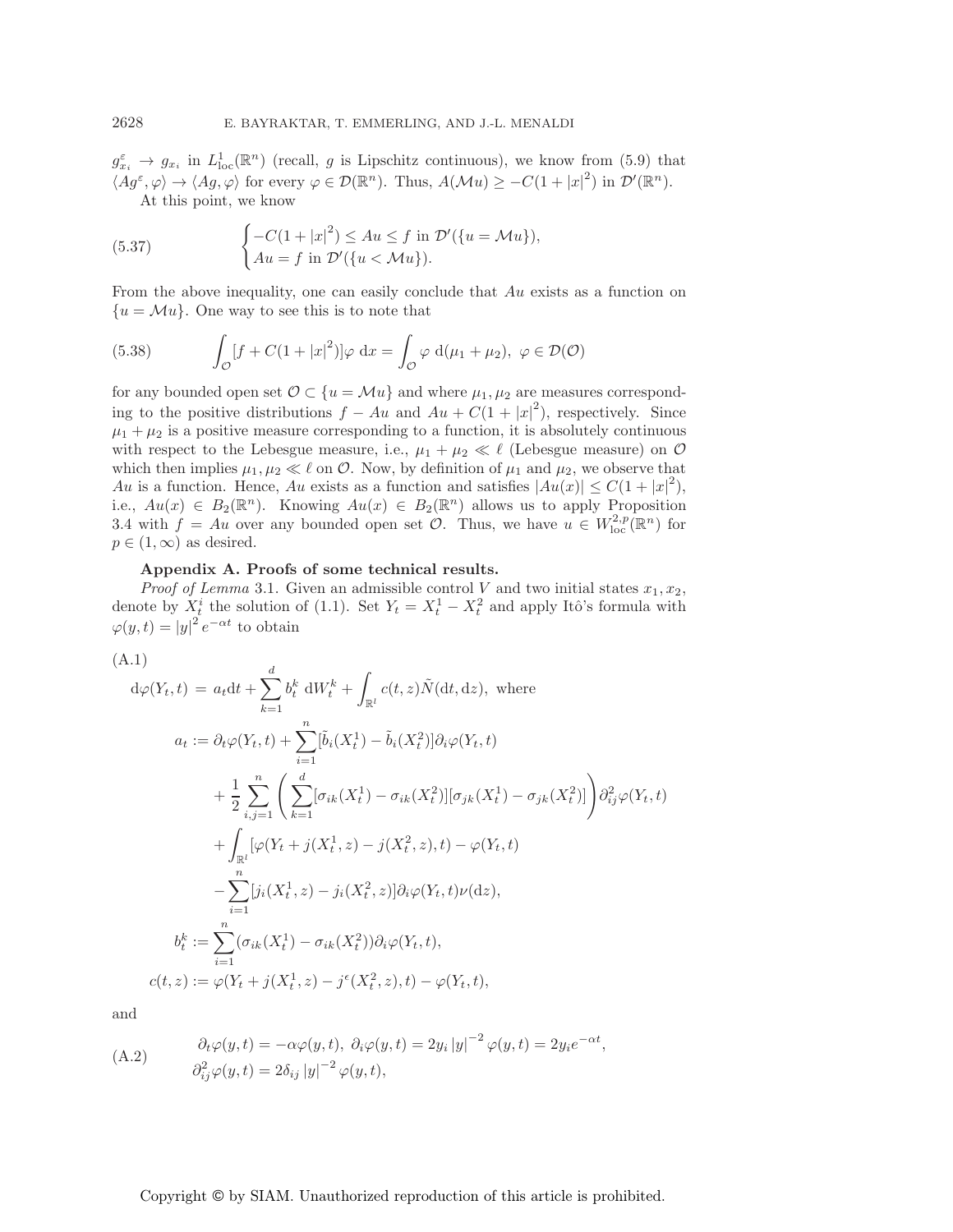where  $\delta_{ij} = 1$  if  $i = j$  and 0 otherwise. Define

$$
\beta := \sup_{x,x' \in \mathbb{R}^n} \{2\beta_{\tilde{b}} + \beta_{\sigma} + \beta_{j}\} \text{ with}
$$
  
\n
$$
\beta_{\tilde{b}} := \sum_{i} \frac{(x_{i} - x'_{i})[\tilde{b}_{i}(x) - \tilde{b}_{i}(x')]}{|x - x'|^{2}},
$$
  
\n(A.3) 
$$
\beta_{\sigma} := \sum_{i,k} \frac{[\sigma_{ik}(x) - \sigma_{ik}(x')]^{2}}{|x - x'|^{2}},
$$
  
\n
$$
\beta_{j} := \int_{\mathbb{R}^l} \left[ |x - x' + j(x, z) - j(x', z)|^{2} - |x - x'|^{2} - \sum_{i} 2(x_{i} - x'_{i})[j_{i}(x, z) - j_{i}(x', z)] \right] |x - x'|^{-2} \nu(\mathrm{d}z),
$$

where  $\beta < \infty$  due to (H1). Using (A.3) and taking  $\alpha > \beta$ , we find

$$
\mathbb{E}[\varphi(Y_t,t)]-(x_1-x_2)^2\leq (-\alpha+\beta)\int_0^t\mathbb{E}[\varphi(Y_s,s)]\mathrm{d}s,
$$

which implies  $\mathbb{E}[|X_t^1 - X_t^2|] \leq e^{\beta t/2} |x_1 - x_2|$  by Gronwall and Jensen's inequality. Using (H3) and since r is sufficiently large, we have  $J_{x_1}[V] - J_{x_2}[V] \leq C_u |x_1 - x_2|$ with  $C_u = C_f/(r - \beta/2)$ . Subsequently,

$$
u(x_1) \le J_{x_1}[V] \le J_{x_2}[V] + C_u |x_1 - x_2|.
$$

Taking the infimum over all admissible controls with initial state  $x_2$  yields the desired inequality. Now, exchanging the roles of  $x_1, x_2$  completes the proof.  $\Box$ 

*Proof of Lemma* 3.3. Let  $\eta \in (0,1]$  be determined later. Based on (H5), we know

$$
\text{(A.4)} \qquad \eta^{\gamma - 1} \int_{\{\eta \le j_0(z) < 1\}} j_0(z) \nu(\mathrm{d}z) \le \int_{\{j_0(z) < 1\}} [j_0(z)]^{\gamma} \nu(\mathrm{d}z) \le C_0,
$$
\n
$$
\int_{\{\eta \le j_0(z) < 1\}} j_0(z) \nu(\mathrm{d}z) \le C_0.
$$

(A.5) 
$$
\int_{\{j_0(z) < \eta\}} [j_0(z)]^2 \nu(\mathrm{d}z) \leq \eta^{2-\gamma} r(\eta),
$$

where the module of integrability is given by

(A.6) 
$$
r(\eta) = \int_{\{j_0(z) < \eta\}} [j_0(z)]^{\gamma} \nu(\mathrm{d}z).
$$

Now, we write  $I\varphi = I_n^1\varphi + I_n^2\varphi + I_n^3\varphi$  with

$$
I_{\eta}^{1} \varphi = \int_{\{j_0(z)\geq 1\}} \varphi(\cdot + j(\cdot, z)) - \varphi(\cdot)\nu(\mathrm{d}z),
$$
  
(A.7) 
$$
I_{\eta}^{2} \varphi = \int_{\{\eta \leq j_0(z) < 1\}} \varphi(\cdot + j(\cdot, z)) - \varphi(\cdot) - \nabla\varphi(\cdot) \cdot j(\cdot, z)\nu(\mathrm{d}z),
$$

$$
I_{\eta}^{3} \varphi = \int_{0}^{1} (1 - \theta) \mathrm{d}\theta \int_{\{j_0(z) < \eta\}} j(\cdot, z) \cdot \nabla^2 \varphi(\cdot + \theta j(\cdot, z)) \cdot j(\cdot, z)\nu(\mathrm{d}z).
$$

Using Lipschitz continuity, we have  $|I^1_{\eta}\varphi| \leq C_{\varphi} \int_{\{j_0(z)\geq 1\}} j_0(z)\nu(\mathrm{d}z) \leq C_{\varphi} C_0$  and  $\left|I_n^2\varphi\right| \leq 2C_{\varphi}\int_{\{\eta\leq j_0(z)<1\}}j_0(z)\nu(\mathrm{d}z)\leq 2C_{\varphi}C_0\eta^{1-\gamma}$ . For the last term, we have

(A.8) 
$$
\left|I_{\eta}^{3}\varphi\right| \leq \int_{0}^{1} d\theta \int_{\{j_{0}(z)<\eta\}} \left|j_{0}(z)\right|^{2} \left|\nabla^{2}\varphi(\cdot+\theta j(\cdot,z))\right| \nu(\mathrm{d} z).
$$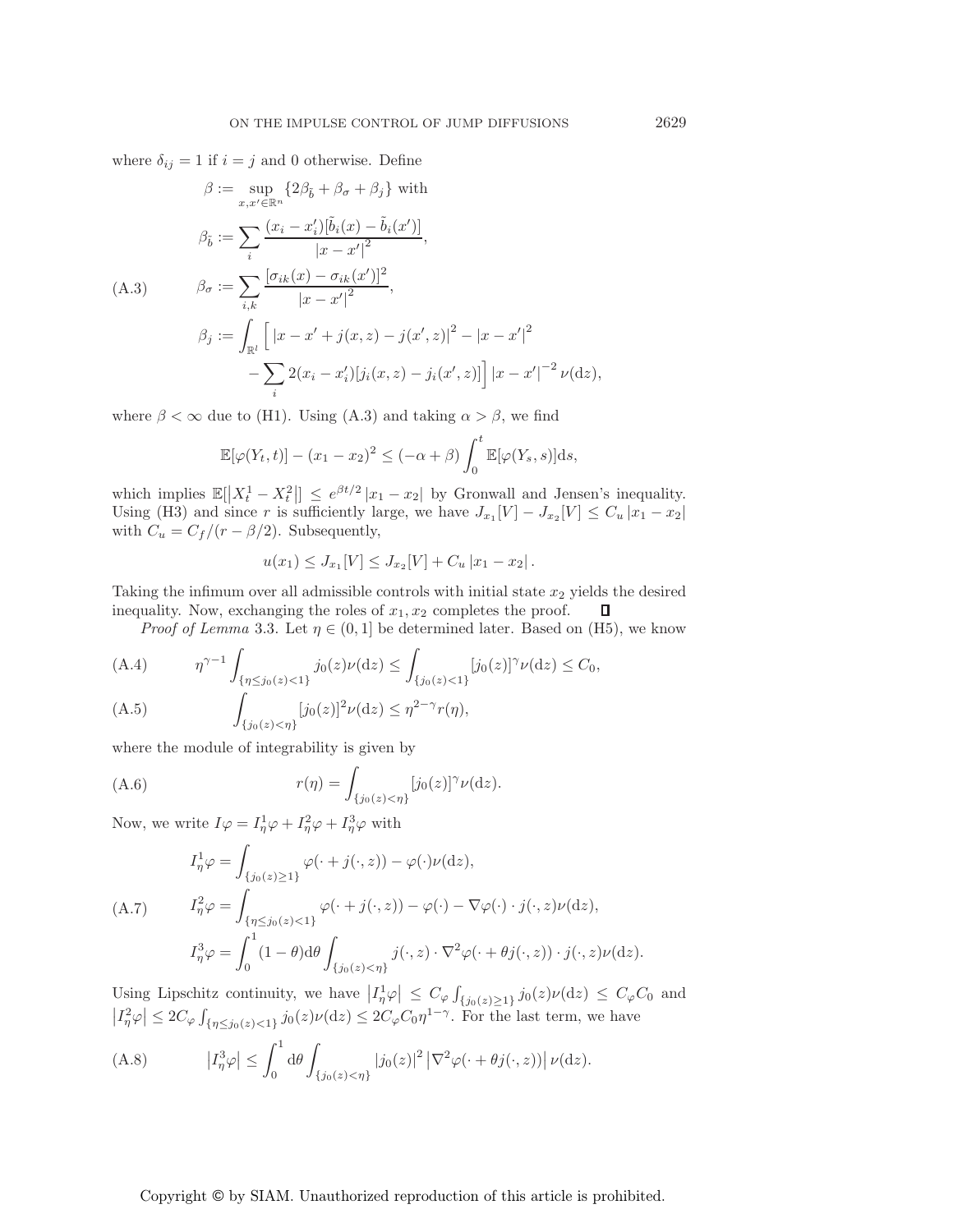Using this, we can estimate the  $L^p$  norm as follows:

$$
\|I_{\eta}^{3}\varphi\|_{L^{p}(\mathcal{O})}^{p} \leq \int_{\mathcal{O}} dx \int_{0}^{1} d\theta \left( \int_{\{j_{0}(z)\leq\eta\}} |j_{0}(z)|^{2} |\nabla^{2}\varphi(x+\theta j(x,z))| \right)^{p} \nu(\mathrm{d}z)
$$
  

$$
\leq \int_{\mathcal{O}} dx \int_{0}^{1} d\theta \left( \int_{\{j_{0}(z)\leq\eta\}} |j_{0}(z)|^{2} \nu(\mathrm{d}z) \right)^{\frac{p}{q}}
$$
  

$$
\times \left( \int_{\{j_{0}(z)\leq\eta\}} |j_{0}(z)|^{2} |\nabla^{2}\varphi(x+\theta j(x,z))|^{p} \nu(\mathrm{d}z) \right)
$$
  

$$
\leq (\eta^{2-\gamma}r(\eta))^{p} ||\nabla^{2}\varphi||_{L^{p}(\mathcal{O}^{\eta})}^{p}.
$$

Above, we use Fubini's theorem, Jensen's inequality, and the Hölder inequality with  $1/p + 1/q = 1$ . Thus,  $||I_{\eta}^3 \varphi||_{L^p(\mathcal{O})} \leq \eta^{2-\eta} r(\eta) ||\nabla^2 \varphi||_{W^{2,p}(\mathcal{O}^{\eta})}$ . From the above estimates, we find

(A.9) 
$$
\|I\varphi\|_{L^p(\mathcal{O})} \leq \eta^{2-\gamma}r(\eta) \left\|\nabla^2\varphi\right\|_{L^p(\mathcal{O}^{\eta})} + C_0(1+2\eta^{1-\gamma})C_{\varphi}.
$$

Note that the module of integrability satisfies  $r(\eta) \to 0$  as  $\eta \to 0$ . Now choose  $\eta$  small enough so that  $\eta^{2-\gamma}r(\eta) < \varepsilon$  and  $\eta < \varepsilon$ .  $\Box$ 

*Proof of Proposition* 3.4. Let C denote a generic constant throughout this proof. Let  $R \in (0, \text{dist}(\mathcal{O}', \partial \mathcal{O}))$ . Consider  $B_R(x_0)$  (or simply  $B_R$ ) for  $x_0 \in \mathcal{O}'$ . For a constant  $0 < \delta < 1$  to be determined later, consider a smooth cut-off function  $\zeta^{\delta}$ satisfying

(A.10) 
$$
\begin{cases} \zeta^{\delta} \equiv 1 \text{ on } B_{\frac{\delta}{2}R}, \zeta^{\delta} \equiv 0 \text{ on } \mathbb{R}^n \setminus B_{\frac{3\delta}{4}R}, \\ 0 \leq \zeta^{\delta} \leq 1. \end{cases}
$$

Moreover,  $\zeta^{\delta}$  can be chosen to satisfy  $|\partial_i \zeta^{\delta}| \leq \frac{C}{\delta}$ ,  $|\partial_{ij}^2 \zeta^{\delta}| \leq \frac{C}{\delta^2}$  for a constant C. The function  $w := \zeta^{\delta} v$  satisfies

(A.11) 
$$
\begin{cases} (-\mathcal{L}_D + r)w = \zeta^{\delta} I v(x) + \zeta^{\delta} f(x) + h(x), & x \in B_{\frac{3\delta}{4}R},\\ w(x) = 0, & x \in \partial B_{\frac{3\delta}{4}R}, \end{cases}
$$

where  $h(x) := -\sum_{i,j=1}^n a_{ij} (\partial_{ij}^2 \zeta^{\delta} \cdot v + 2\partial_i \zeta^{\delta} \cdot \partial_j v) - \sum_{i=1}^n b_i \cdot \partial_i \zeta^{\delta} \cdot v$ . For this classical Dirichlet problem, there exists a constant  $C$  independent of  $w$  such that

$$
(A.12) \quad ||w||_{W^{2,p}(B_{\frac{3\delta}{4}R})} \leq C \left( \left\|\zeta^{\delta} Iv\right\|_{L^{p}(B_{\frac{3\delta}{4}R})} + \left\|\zeta^{\delta} f\right\|_{L^{p}(B_{\frac{3\delta}{4}R})} + \|h\|_{L^{p}(B_{\frac{3\delta}{4}R})} \right).
$$

We now estimate the terms on the right-hand side of (A.12) individually. For the first term,

$$
(A.13) \t\t ||\zeta^{\delta} Iv||_{L^{p}(B_{\frac{3\delta}{4}R})} \leq ||Iv||_{L^{p}(B_{\frac{3\delta}{4}R})} \leq \frac{\delta}{4} ||v||_{W^{2,p}(B_{\delta R})} + C\left(\frac{\delta}{4}\right)C_v,
$$

where the first inequality follows from the choice of  $\zeta^{\delta}$ ; the second inequality follows from Lemma 3.3 with  $\varepsilon = \frac{\delta}{4}$ . Next, it is clear that  $\left\| \zeta^{\delta} f \right\|_{L^p(B_{\frac{3\delta}{4}R})} \leq \left\| f \right\|_{L^p(B_{\frac{3\delta}{4}R})}$ .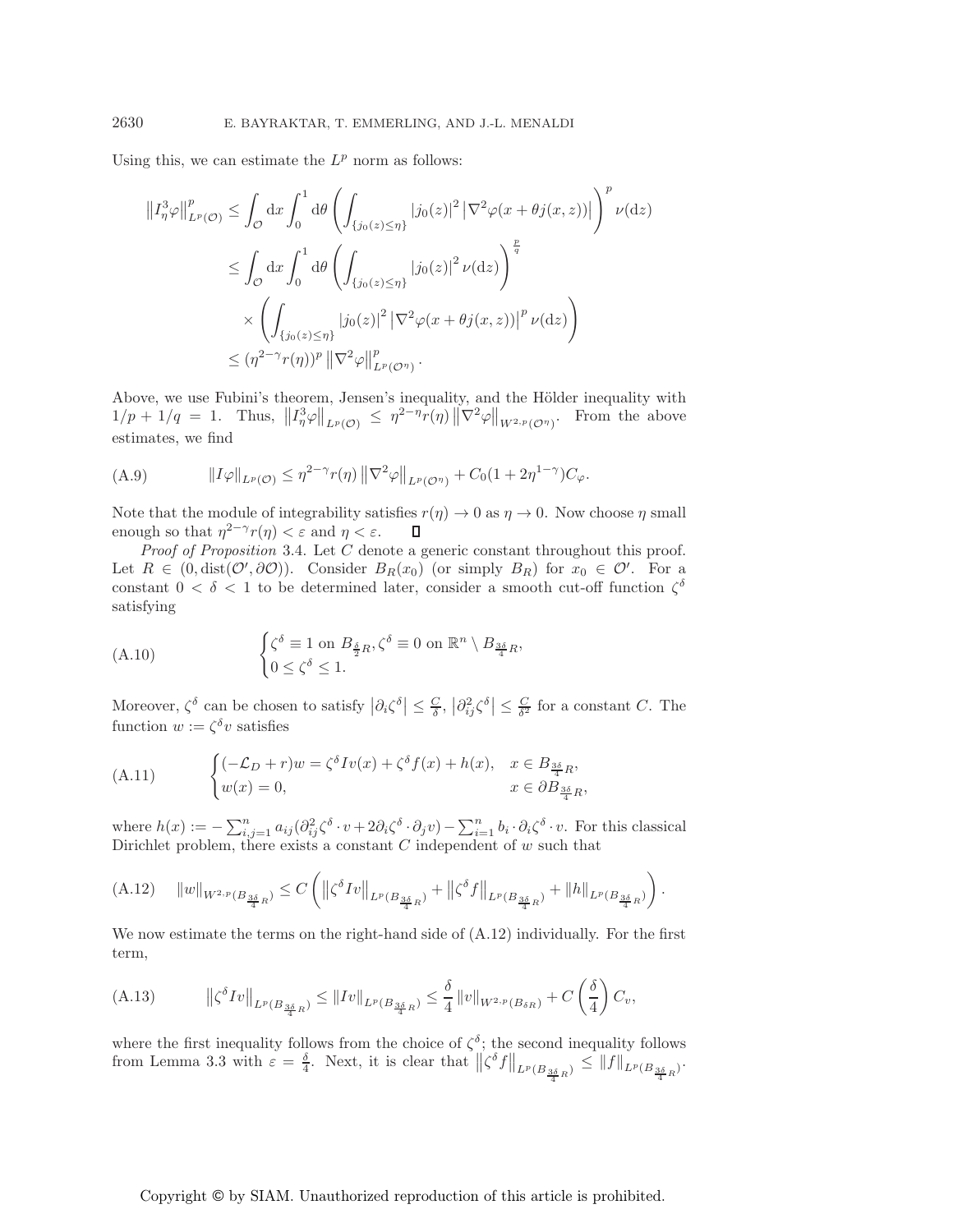Now, we will estimate  $||h||_{L^p(B_{\frac{3\delta}{4}R})}$ . It follows from our choice of  $\zeta^{\delta}$  that

$$
\left\| \sum_{i,j=1}^{n} a_{ij} \partial_{ij}^{2} \zeta^{\delta} \cdot v \right\|_{L^{p}(B_{\frac{3\delta}{4}R})} \leq C \cdot \|v\|_{L^{\infty}(B_{\frac{3\delta}{4}R})} \cdot \left\| \partial_{ij}^{2} \zeta^{\delta} \right\|_{L^{p}(B_{\frac{3\delta}{4}R} \setminus B_{\frac{\delta}{2}R})}
$$
  

$$
\leq C \cdot \|v\|_{L^{\infty}(B_{\frac{3\delta}{4}R})} \cdot \delta^{\frac{n-2p}{p}} \text{ and }
$$
  

$$
\left\| \sum_{i,j=1}^{n} 2a_{ij} \partial_{i} \zeta^{\delta} \cdot \partial_{j} v \right\|_{L^{p}(B_{\frac{3\delta}{4}R})}
$$
  

$$
\left\| \sum_{i=1}^{n} b_{i} \cdot \partial_{i} \zeta^{\delta} \cdot v \right\|_{L^{p}(B_{\frac{3\delta}{4}R})} \leq C \cdot \|v\|_{L^{\infty}(B_{\frac{3\delta}{4}R})} \cdot \delta^{\frac{n-p}{p}}.
$$

Using the above estimates, we obtain

(A.14)  
\n
$$
||v||_{W^{2,p}(B_{\frac{\delta}{2}R})} \le ||w||_{W^{2,p}(B_{\frac{3\delta}{4}R})} \le C_{\frac{\delta}{4}}^{\frac{\delta}{2}} ||v||_{W^{2,p}(B_{\delta R})}
$$
\n
$$
+ C \left( ||v||_{L^{\infty}(B_{\frac{3\delta}{4}R})} + C_v \right) (1 + \delta^{\frac{n-p}{p}} + \delta^{\frac{n-2p}{p}}) + C ||f||_{L^p(B_{\frac{3\delta}{4}R})}.
$$

Multiplying  $\delta^2$  on both sides of the previous inequality produces

(A.15) 
$$
\delta^2 \|v\|_{W^{2,p}(B_{\frac{\delta}{2}R})} \leq C\delta \left(\frac{\delta}{2}\right)^2 \|v\|_{W^{2,p}(B_{\delta R})} + K(\delta),
$$

where  $K(\delta) := C \cdot (\|v\|_{L^{\infty}(B_{\frac{3\delta}{4}R})} + C_v) \cdot (\delta^2 + \delta^{\frac{n+p}{p}} + \delta^{\frac{n}{p}}) + \|f\|_{L^p(B_{\frac{3\delta}{4}R})}$ . Denote  $F(\tau) := \tau^2 ||v||_{W^{2,p}(B_{\frac{\delta}{2}R+(\delta-\tau)})}$ . The previous inequality yields the recursive inequality  $F(\delta) \leq C\delta \ F\left(\frac{\delta}{2}\right) + \overset{\circ}{K}(\delta)$ . Choosing  $0 < \delta < 1$  such that  $\delta \leq \frac{1}{2C}$ , we obtain  $F(\delta) \leq$  $\frac{1}{2}F(\frac{\delta}{2})+K(\delta)$ . Now iterating the recursive inequality and noting that  $K(\delta)$  is an increasing function, we obtain

(A.16) 
$$
F(\delta) \le \sum_{i=0}^{\infty} \frac{1}{2^i} K\left(\frac{\delta}{2^i}\right) \le \sum_{i=0}^{\infty} \frac{1}{2^i} K(\delta) = 2K(\delta).
$$

Hence,

(A.17)

$$
\begin{aligned} \|v\|_{W^{2,p}(B_{\frac{\delta}{2}R})}&\leq 2\left(C\left(\|v\|_{L^{\infty}(B_{\frac{3\delta}{4}R})}+C_v\right)(\delta^2+\delta^{\frac{1+p}{p}}+\delta^{\frac{1}{p}})+\|f\|_{L^p(B_{\frac{3\delta}{4}R})}\right)\\ &\leq C\left(\|f\|_{L^p(B_{\frac{3\delta}{4}R})}+C_v+\|v\|_{L^{\infty}(B_{\frac{3\delta}{4}R})}\right).\end{aligned}
$$

If we cover  $\mathcal{O}'$  with a finite number of balls of radius  $\frac{\delta}{2}R$ , then the estimate of the proposition follows. $\Box$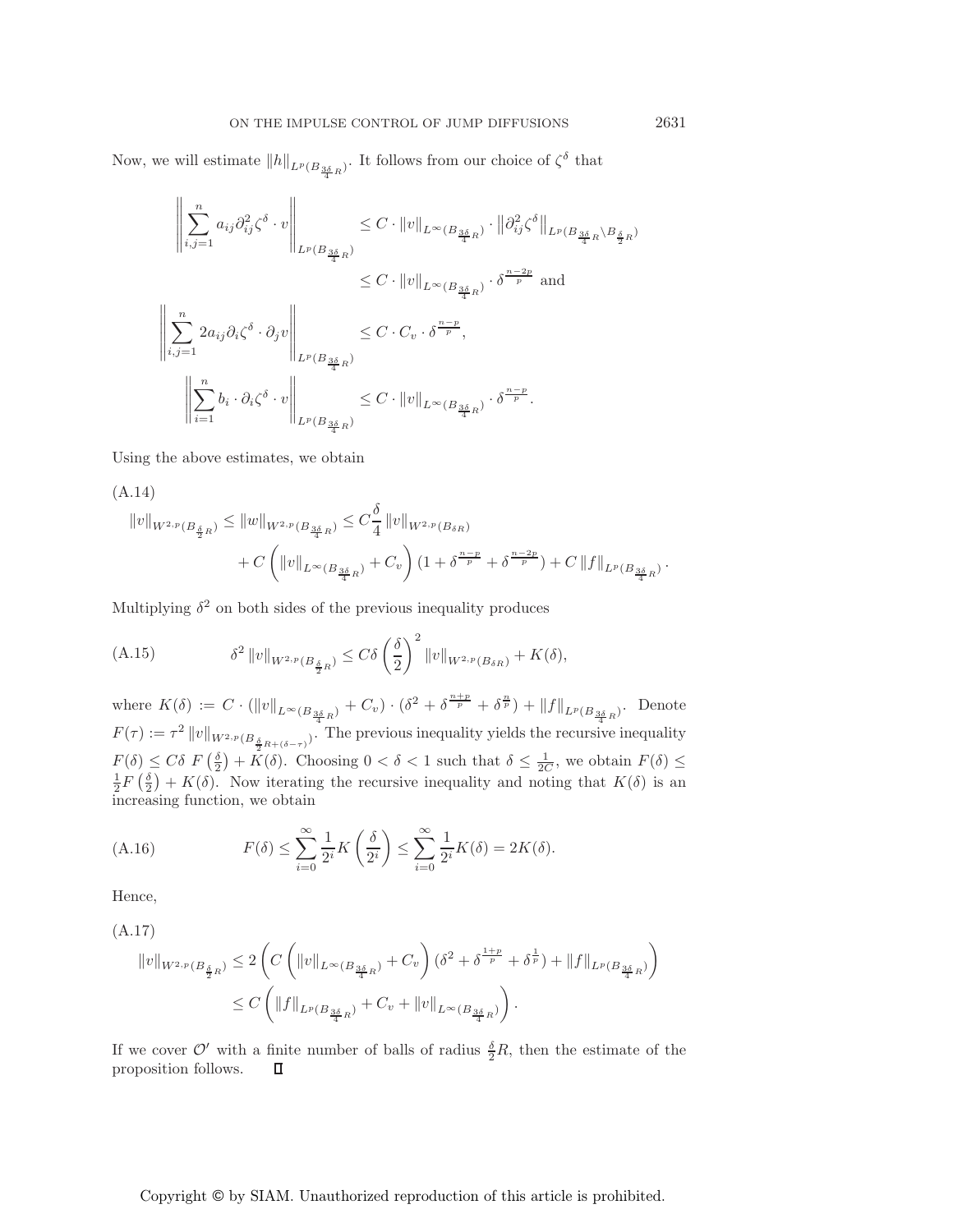*Proof of Lemma* 3.5. Let C denote a generic constant unless specified otherwise. First, we estimate  $\sup_{\overline{\Omega}} |I\varphi|$ . For any  $x \in \overline{\Omega}$ ,

$$
(A.18) \qquad |I\varphi(x)| \leq \int_{\{j_0(z) < 1\}} |\varphi(x + j(x, z)) - \varphi(x) - \nabla \varphi(x) \cdot j(x, z)| \nu(\mathrm{d}z) + \int_{\{j_0(z) \geq 1\}} |\varphi(x + j(x, z)) - \varphi(x)| \nu(\mathrm{d}z) \leq \int_{\{j_0(z) < 1\}} \int_0^1 |\nabla \varphi(x + \theta j(x, z)) \cdot j(x, z) - \nabla \varphi(x) \cdot j(x, z)| \, \mathrm{d}\theta \, \nu(\mathrm{d}z) + C_{\varphi} \int_{\{j_0(z) \geq 1\}} j_0(z) \nu(\mathrm{d}z) \leq ||\varphi||_{C^{1,\alpha}(\overline{\Omega^1})} \int_{\{j_0(z) < 1\}} [j_0(z)]^{1+\alpha} \nu(\mathrm{d}z) + C_{\varphi} \int_{\{j_0(z) \geq 1\}} j_0(z) \nu(\mathrm{d}z) \leq C_0 \left( C_{\varphi} + ||\varphi||_{C^{1,\alpha}(\overline{\Omega^1})} \right).
$$

Next, we show  $I\varphi$  is Hölder continuous. Let  $x_1, x_2 \in \overline{\Omega}$  and set  $\delta = |x_1 - x_2|^{\frac{1}{2}} \wedge 1$ . Consider  $|I\varphi(x_1) - I\varphi(x_2)| \leq I_1 + I_2 + I_3$  in which

$$
I_1 := \int_{\{j_0(z) \leq \delta\}} (|\varphi(x_1 + j(x_1, z)) - \varphi(x_1) - j(x_1, z) \cdot \nabla \varphi(x_1)|
$$
  
+  $|\varphi(x_2 + j(x_2, z)) - \varphi(x_2) - j(x_2, z) \cdot \nabla \varphi(x_2)|) \nu(\mathrm{d}z),$   

$$
I_2 := \int_{\{\delta < j_0(z) < 1\}} (|\varphi(x_1 + j(x_1, z)) - \varphi(x_2 + j(x_2, z))|
$$
  
+  $|\varphi(x_1) - \varphi(x_2)| + |j(x_1, z) \cdot \nabla \varphi(x_1) - j(x_2, z) \cdot \nabla \varphi(x_2)|) \nu(\mathrm{d}z),$   

$$
I_3 := \int_{\{j_0(z) \geq 1\}} (|\varphi(x_1 + j(x_1, z)) - \varphi(x_2 + j(x_2, z))| + |\varphi(x_1) - \varphi(x_2)|) \nu(\mathrm{d}z).
$$

Estimating  $I_1$ , we have

$$
(A.19)
$$
\n
$$
I_{1} = \int_{\{j_{0}(z) \leq \delta\}} |j(x_{1}, z) \cdot \nabla \varphi(w_{1, z}) - j(x_{1}, z) \cdot \nabla \varphi(x_{1})|
$$
\n
$$
+ |j(x_{2}, z) \cdot \nabla \varphi(w_{2, z}) - j(x_{2}, z) \cdot \nabla \varphi(x_{2})| \nu(\mathrm{d}z)
$$
\n
$$
\leq \int_{\{j_{0}(z) \leq \delta\}} j_{0}(z) |\nabla \varphi(w_{1, z}) - \nabla \varphi(x_{1})| + j_{0}(z) |\nabla \varphi(w_{2, z}) - \nabla \varphi(x_{2})| \nu(\mathrm{d}z)
$$
\n
$$
\leq ||\varphi||_{C^{1,\alpha}(\overline{\Omega^{1}})} \left( \int_{\{j_{0}(z) \leq \delta\}} j_{0}(z) |w_{1,z} - x_{1}|^{\alpha} \nu(\mathrm{d}z) + \int_{\{j_{0}(z) \leq \delta\}} j_{0}(z) |w_{2,z} - x_{2}|^{\alpha} \nu(\mathrm{d}z) \right)
$$
\n
$$
\leq 2 ||\varphi||_{C^{1,\alpha}(\overline{\Omega^{1}})} \int_{\{j_{0}(z) \leq \delta\}} [j_{0}(z)]^{1+\alpha} \nu(\mathrm{d}z)
$$
\n
$$
\leq 2 ||\varphi||_{C^{1,\gamma}(\overline{\Omega^{1}})} \delta^{2\alpha-\gamma} \int_{\{j_{0}(z) < 1\}} [j_{0}(z)]^{\gamma+1-\alpha} \nu(\mathrm{d}z)
$$
\n
$$
\leq 2C_{0} ||\varphi||_{C^{1,\alpha}(\overline{\Omega^{1}})} |x_{1} - x_{2}|^{\frac{2\alpha-\gamma}{2}}
$$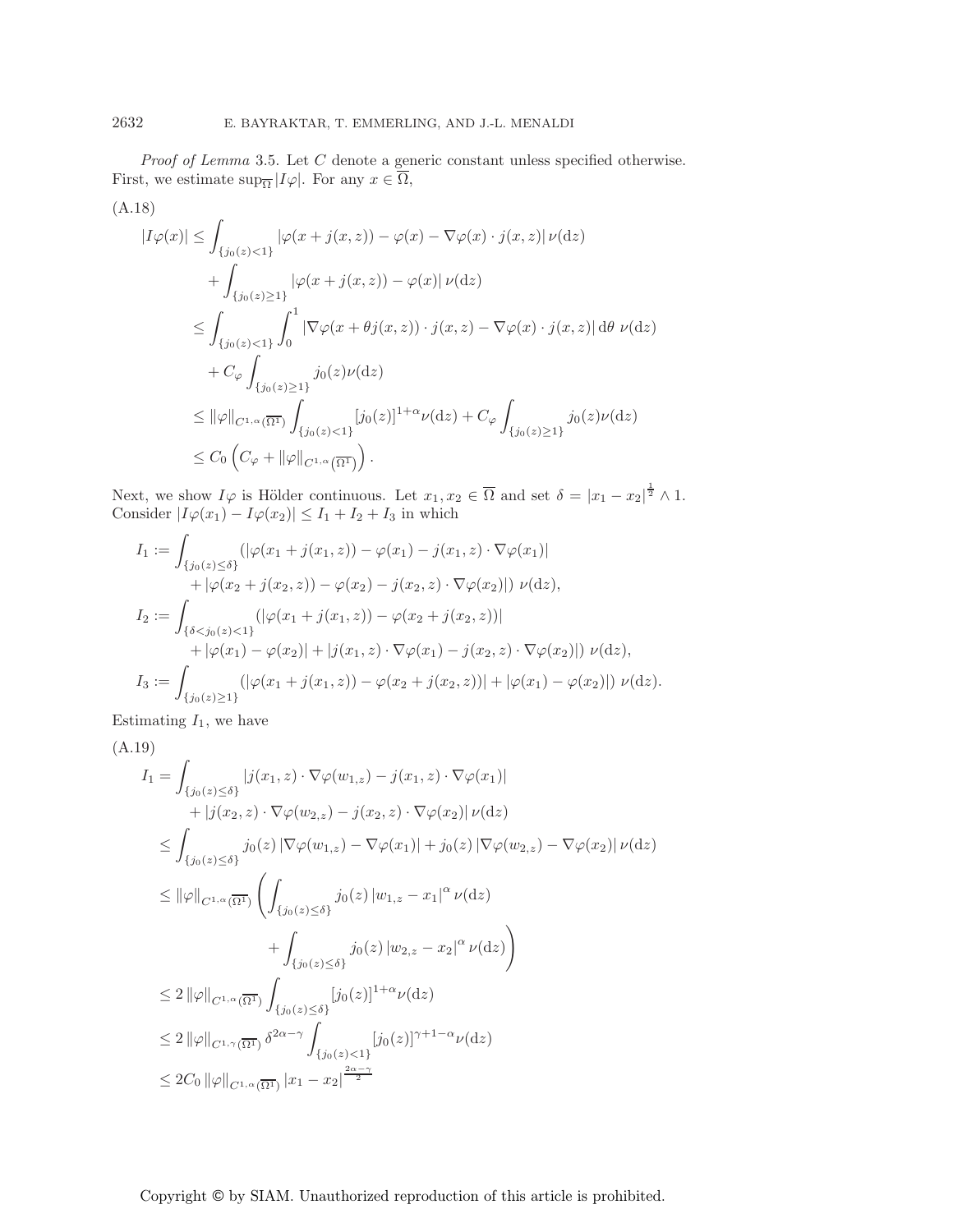for some  $w_{1,z}, w_{2,z}$  satisfying  $|w_{1,z} - x_1| \le |j(x_1,z)|$  and  $|w_{2,z} - x_2| \le |j(x_2,z)|$ . Estimating  $I_2$ , we have

$$
(A.20)
$$
\n
$$
I_{2} \leq \int_{\{\delta < j_{0}(z) < 1\}} C_{\varphi} |x_{2} + j(x_{2}, z) - (x_{1} + j(x_{1}, z))| + C_{\varphi} |x_{1} - x_{2}|
$$
\n
$$
+ |j(x_{1}, z) \cdot \nabla \varphi(x_{1}) - j(x_{2}, z) \cdot \nabla \varphi(x_{2})| \nu(\mathrm{d}z)
$$
\n
$$
\leq |x_{1} - x_{2}| \int_{\{\delta < j_{0}(z) < 1\}} (2C_{\varphi} + C_{\varphi} C_{j}(z)) \nu(\mathrm{d}z)
$$
\n
$$
+ \int_{\{\delta < j_{0}(z) < 1\}} |j(x_{1}, z) \cdot (\nabla \varphi(x_{1}) - \nabla \varphi(x_{2})) + j(x_{1}, z)
$$
\n
$$
\cdot \nabla \varphi(x_{2}) - j(x_{2}, z) \cdot \nabla \varphi(x_{2})| \nu(\mathrm{d}z)
$$
\n
$$
\leq 2C_{0}C_{\varphi} |x_{1} - x_{2}| \delta^{-\gamma} + C_{\varphi} \int_{\mathbb{R}^{l}} C_{j}(z) \nu(\mathrm{d}z) |x_{1} - x_{2}|
$$
\n
$$
+ ||\varphi||_{C^{1,\alpha}(\overline{\Omega^{1}})} \int_{\{\delta < j_{0}(z) < 1\}} |x_{1} - x_{2}|^{\alpha} \nu(\mathrm{d}z) + C_{\varphi} |x_{1} - x_{2}| \int_{\mathbb{R}^{l}} C_{j}(z) \nu(\mathrm{d}z)
$$
\n
$$
\leq 2C_{0}C_{\varphi} |x_{1} - x_{2}| \delta^{-\gamma} + C_{\varphi} \int_{\mathbb{R}^{l}} C_{j}(z) \nu(\mathrm{d}z) |x_{1} - x_{2}|
$$
\n
$$
+ C_{0} ||\varphi||_{C^{1,\gamma}(\overline{\Omega^{1}})} |x_{1} - x_{2}|^{\alpha} \delta^{-\gamma} + \int_{\mathbb{R}^{l}} C_{j}(z) \nu(\mathrm{d}z) |x_{1} - x_{2}|
$$
\n
$$
\leq C |x_{1} - x_{2}|
$$

We briefly remark about the last two inequalities above. Let  $\text{diam}(\Omega) := \max_{x,y \in \Omega} |x - y|$ . If  $\delta = |x_1 - x_2|^{\frac{1}{2}}$ , we have  $|x_1 - x_2| \delta^{-\gamma} = |x_1 - x_2|^{1-\frac{\gamma}{2}} \le |x_1 - x_2|^{\frac{2\alpha - \gamma}{2}}$  along with  $|x_1-x_2|^{\alpha} \delta^{-\gamma} = |x_1-x_2|^{\frac{2\alpha-\gamma}{2}}$ . If instead  $\delta = 1 < |x_1-x_2|^{\frac{1}{2}}$ , then we have  $|x_1-x_2|\delta^{-\gamma} \leq C |x_1-x_2|^{\frac{2\alpha-\gamma}{2}}$  with  $C = (\text{diam}(\Omega))^{\frac{2-2\alpha+\gamma}{2}}$  along with  $|x_1-x_2|^{\alpha} \leq C$  $C |x_1 - x_2|^{\frac{2\alpha - \gamma}{2}}$  with  $C = (\text{diam}(\Omega))^{\frac{\gamma}{2}}$ . Estimating  $I_3$ , we find

$$
I_3 \leq \int_{\{j_0(z) > 1\}} C_{\varphi} \left( |x_2 - x_1 + j(x_2, z) - j(x_1, z)| + |x_1 - x_2| \right) \nu(\mathrm{d}z)
$$
\n
$$
\leq |x_1 - x_2| \int_{\{j_0(z) > 1\}} C_{\varphi} \left( 2 + C_j(z) \right) \nu(\mathrm{d}z)
$$
\n
$$
\leq C |x_1 - x_2| \frac{2\alpha - \gamma}{2}, \text{ with } C = \left( \mathrm{diam}(\Omega) \right)^{\frac{2 - 2\alpha + \gamma}{2}}.
$$

Combining these estimates for  $I_1, I_2, I_3$ , we have

(A.22) 
$$
|I\varphi(x_1) - I\varphi(x_2)| \le C |x_1 - x_2|^{\frac{2\alpha - \gamma}{2}}
$$

for C independent of  $x_1, x_2$ .

*Proof of Lemma* 4.2. Set  $Y_t = X_t - X_t^{\epsilon}$  and apply Itô's formula with  $\varphi(y, t) =$  $|y|^2 e^{-\alpha t}$  to obtain

(A.23) 
$$
d\varphi(Y_t, t) = a_t dt + \sum_{k=1}^d b_t^k dW_t^k + \int_{\mathbb{R}^l} c(t, z) \tilde{N}(dt, dz),
$$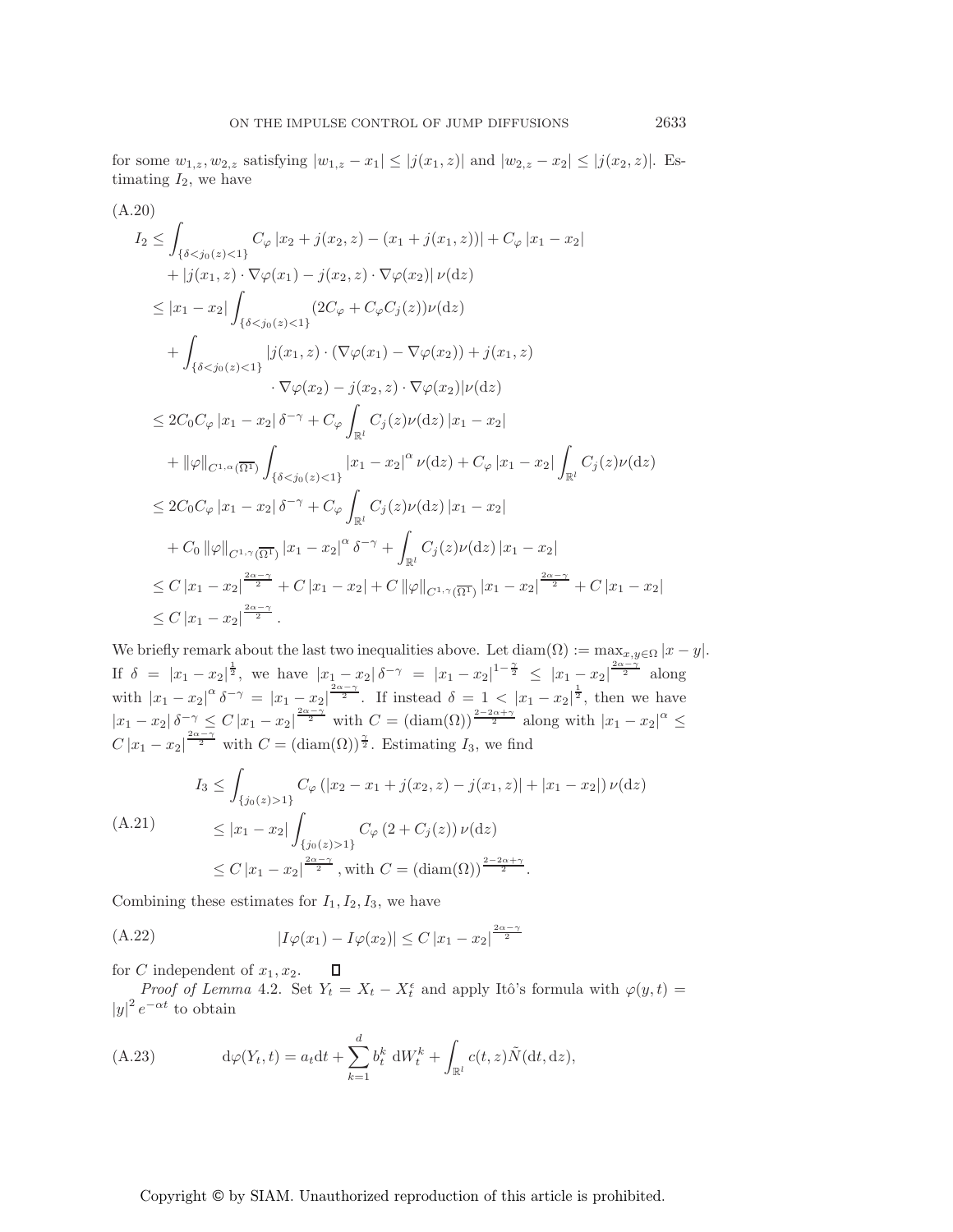where  $a_t$ ,  $b_t^k$ , and  $c(t, z)$  can be obtained from their counterparts in (A.1) by replacing  $X^2$  by  $X^{\epsilon}$ . Also recall (A.2). From above, we know

(A.24) 
$$
\varphi(y+\tilde{j}(z,t),t) - \varphi(y,t) - \sum_{i} \tilde{j}_i(z,t) \partial_i \varphi(y,t) = |\tilde{j}(z,t)|^2 e^{-\alpha t}
$$

with  $\tilde{j}(z,t) := j(X_t, z) - j^{\epsilon}(X_t^{\epsilon}, z)$ . Using the fact that for each  $\varepsilon > 0$ , there exists a  $C_{\varepsilon} > 0$  such that  $(a + b)^2 \le (1 + \varepsilon)a^2 + (1 + C_{\varepsilon})b^2$ , we find

$$
\int_{\mathbb{R}^l} |j(X_t, z) - j^{\epsilon}(X_t^{\epsilon}, z)|^2 e^{-\alpha t} \nu(\mathrm{d}z)
$$
\n
$$
\leq (1 + \varepsilon) \int_{\mathbb{R}^l} |j(X_t, z) - j(X_t^{\epsilon}, z)|^2 e^{-\alpha t} \nu(\mathrm{d}z)
$$
\n
$$
+ (1 + C_{\varepsilon}) \int_{\mathbb{R}^l} |j(X_t^{\epsilon}, z) - j^{\epsilon}(X_t^{\epsilon}, z)|^2 e^{-\alpha t} \nu(\mathrm{d}z)
$$
\n
$$
\leq (1 + \varepsilon)\beta_j |X_t - X_t^{\epsilon}|^2 e^{-\alpha t} + (1 + C_{\varepsilon})e^{-\alpha t} ||j - j^{\epsilon}||_{0,2}^2.
$$

With this estimate, we find

$$
a_t \leq \left[ -\alpha + \beta + \varepsilon \beta_j \right] \varphi(Y_t, t) + (1 + C_{\varepsilon}) e^{-\alpha t} \|j - j^{\varepsilon}\|_{0,2}^2.
$$

Using this inequality and taking expectations in (A.23) yields

(A.26)  
\n
$$
\mathbb{E}\left[\left[\alpha-\beta-\varepsilon\beta_j\right]\int_0^t |X_t-X_t^{\epsilon}|^2 e^{-\alpha t} ds+|X_t-X_t^{\epsilon}|^2 e^{-\alpha t}\right] \leq \frac{1+C_{\varepsilon}}{\alpha}\|j-j^{\epsilon}\|_{0,2}^2.
$$

Recall the following stochastic integral inequalities (see, e.g., [16]). For any  $p > 0$ , there is a constant  $C_p > 0$  (in particular,  $C_1 = 3, C_2 = 4$ ) such that

(A.27) 
$$
\mathbb{E}\left[\sup_{0\leq r\leq t}\left|\int_{0}^{r}f(s)dW_s\right|^{p}\right]\leq C_p \mathbb{E}\left[\left(\int_{0}^{t}|f(s)|^{2}ds\right)^{p/2}\right],
$$

and for the stochastic Poisson integral, if  $0 < p \leq 2$ , then

(A.28)  

$$
\mathbb{E}\left[\sup_{0\leq r\leq t}\left|\int_{\mathbb{R}^l\times(0,r)}g(s,z)\tilde{N}(\mathrm{d} z,\mathrm{d} s)\right|^p\right]\leq C_p \mathbb{E}\left[\left(\int_0^t \mathrm{d} s\int_{\mathbb{R}^l}|g(s,z)|^2\,\nu(\mathrm{d} z)\right)^{p/2}\right].
$$

Now, coming back to (A.23) to take first the supremum and then the expectation, we deduce after using  $(A.27)$ ,  $(A.28)$  with  $p = 1$ ,

$$
\mathbb{E}\left[\sup_{0\leq s\leq t}|X_s-X_s^{\epsilon}|^2e^{-\alpha t}\right]
$$
\n
$$
\leq 3\mathbb{E}\left[\left(\sum_k\int_0^t\left|b_s^k\right|^2\mathrm{d}s\right)^{1/2}+\left(\int_0^t\mathrm{d}s\int_{\mathbb{R}^l}\left|c(s,t)\right|^2\nu(\mathrm{d}z)\right)^{1/2}\right].
$$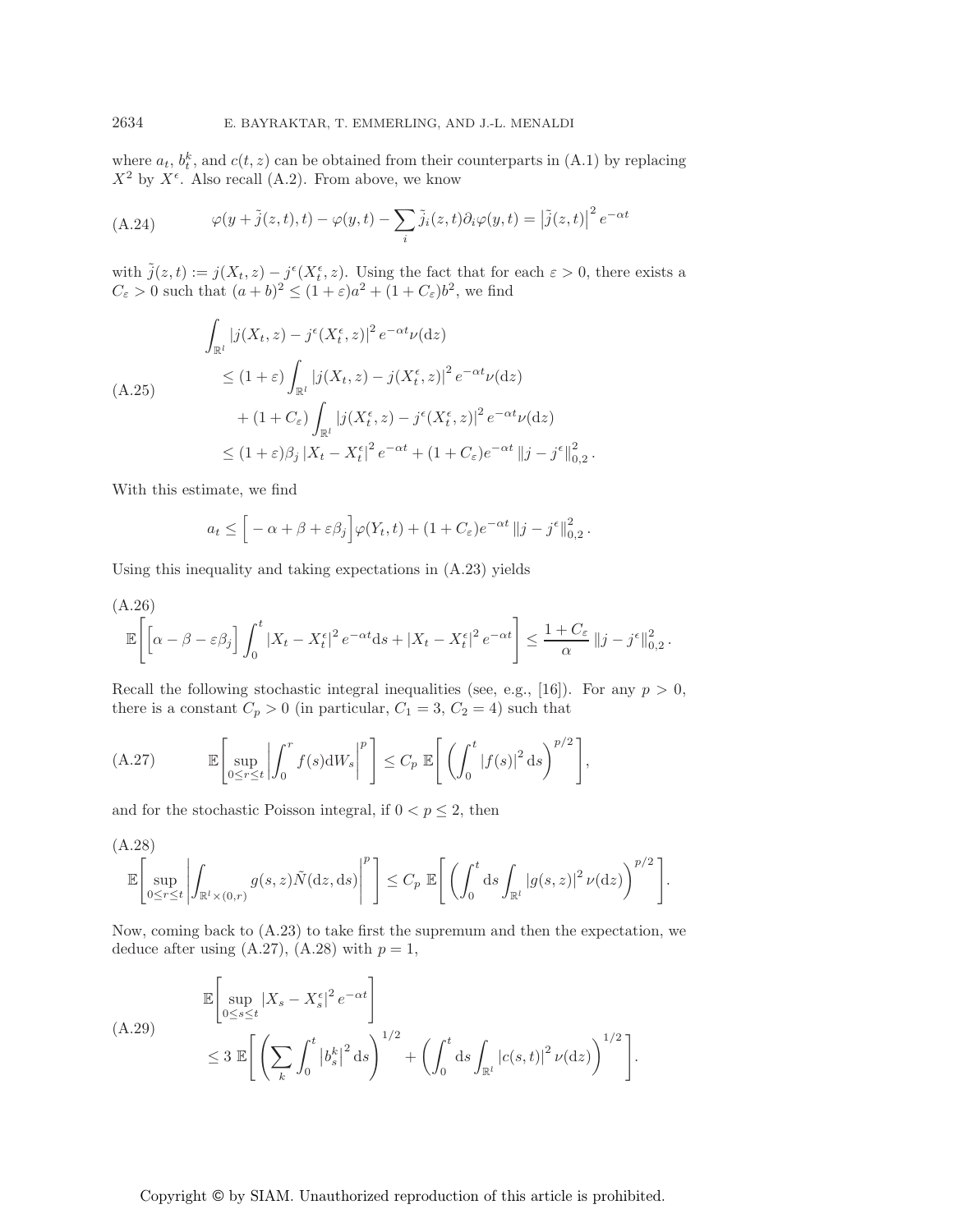We now estimate the two terms on the right-hand side of the above inequality. First, for some C depending on the Lipschitz constant  $C_{\sigma}$  in (H1), we have that  $\sum_{k} |b_{s}^{k}|^{2} \leq$  $C\left|\varphi(Y_s, s)\right|^2$  by the following inequalities:

$$
\sum_{k} |b_{s}^{k}|^{2} = \sum_{k} \left| \sum_{i} (\sigma_{ik}(X_{t}) - \sigma_{ik}(X_{t}^{\epsilon})) \frac{2(X_{i}(t) - X_{i}^{\epsilon}(t))}{|X_{t} - X_{t}^{\epsilon}|^{2}} \varphi(Y_{s}, s) \right|^{2}
$$
\n
$$
\leq 4n \frac{|\varphi(Y_{s}, s)|^{2}}{|X_{t} - X_{t}^{\epsilon}|^{4}} \sum_{k, i} (\sigma_{ik}(X_{t}) - \sigma_{ik}(X_{t}^{\epsilon}))^{2} (X_{i}(t) - X_{i}^{\epsilon}(t))^{2}
$$
\n
$$
\leq 2n \frac{|\varphi(Y_{s}, s)|^{2}}{|X_{t} - X_{t}^{\epsilon}|^{4}} \left( \sum_{k, i} (\sigma_{ik}(X_{t}) - \sigma_{ik}(X_{t}^{\epsilon}))^{4} + \sum_{k, i} (X_{i}(t) - X_{i}^{\epsilon}(t))^{4} \right)
$$
\n
$$
\leq 2n \frac{|\varphi(Y_{s}, s)|^{2}}{|X_{t} - X_{t}^{\epsilon}|^{4}} \left( C_{\sigma}^{4} |X(t) - X^{\epsilon}(t)|^{4} + d |X(t) - X^{\epsilon}(t)|^{4} \right)
$$
\n
$$
\leq 2n(C_{\sigma}^{4} + d) |\varphi(Y_{s}, s)|^{2}.
$$

Using the above, we now have

$$
\mathbb{E}\Bigg[\left(\sum_{k}\int_{0}^{t}\left|b_{s}^{k}\right|^{2}\mathrm{d}s\right)^{1/2}\Bigg]\leq C\mathbb{E}\Bigg[\left(\sup_{0\leq s\leq t}\left|\varphi(Y_{s},s)\right|\right)^{1/2}\left(\int_{0}^{t}\left|\varphi(Y_{s},s)\right|\mathrm{d}s\right)^{1/2}\Bigg].
$$

Thus, by means of the inequality  $2ab \leq \varepsilon a^2 + b^2/\varepsilon$  and the Hölder inequality we deduce that

(A.30)

$$
3\mathbb{E}\Bigg[\left(\sum_{k}\int_{0}^{t}\left|b_{s}^{k}\right|^{2}\mathrm{d}s\right)^{1/2}\Bigg]\leq\frac{1}{3}\mathbb{E}\Bigg[\sup_{0\leq s\leq t}\left|\varphi(Y_{s},s)\right|\Bigg]+C_{1}\mathbb{E}\Bigg[\int_{0}^{t}\left|\varphi(Y_{s},s)\right|\mathrm{d}s\Bigg].
$$

The term corresponding to the Poisson integral can be handled using the same technique. Towards this end, note that

(A.31)

$$
|c(s,z)|^2 \le |j(X_s,z) - j^{\epsilon}(X_s^{\epsilon},z)|^2 \int_0^1 |\nabla \varphi(Y_s + \theta(j(X_s,z) - j^{\epsilon}(X_s^{\epsilon},z),s))|^2 d\theta.
$$

Estimating the gradient  $\nabla \varphi$  and using  $y := X_s - X_s^{\epsilon}$  to ease notation, we have

(A.32)

$$
\left|\nabla\varphi(y+\theta\tilde{j},s)\right|^2 = 4\varphi(y+\theta\tilde{j},s)e^{-\alpha s} = 4e^{-2\alpha s}\left|y+\theta\tilde{j}\right|^2 \le 8e^{-2\alpha s}(\left|y\right|^2 + \left|\tilde{j}\right|^2).
$$

Thus, we know  $|c(s, z)|^2 \leq 8e^{-2\alpha s} |\tilde{j}|$  $2(|y|^2 + |\tilde{j}|)$ <sup>2</sup>). Now, assuming  $C_j(z) \in L^4(\mathbb{R}^l)$ , we have for  $p = 2, 4$ 

$$
\int_{\mathbb{R}^l} |j(X_s, z) - j^{\epsilon}(X_s^{\epsilon}, z)|^p \nu(\mathrm{d}z) \n\leq 2^{p-1} \|j - j^{\epsilon}\|_{0, p}^p + 2^{p-1} \int_{\mathbb{R}^l} |j^{\epsilon}(X_s, z) - j^{\epsilon}(X_s^{\epsilon}, s)|^p \nu(\mathrm{d}z) \n\leq 2^{p-1} \|j - j^{\epsilon}\|_{0, p}^p + 2^{p-1} |X_s - X_s^{\epsilon}|^p \int_{\mathbb{R}^l} [C_j(z)]^p \nu(\mathrm{d}z) \n\leq C \|j - j^{\epsilon}\|_{0, p}^p + C |X_s - X_s^{\epsilon}|^p.
$$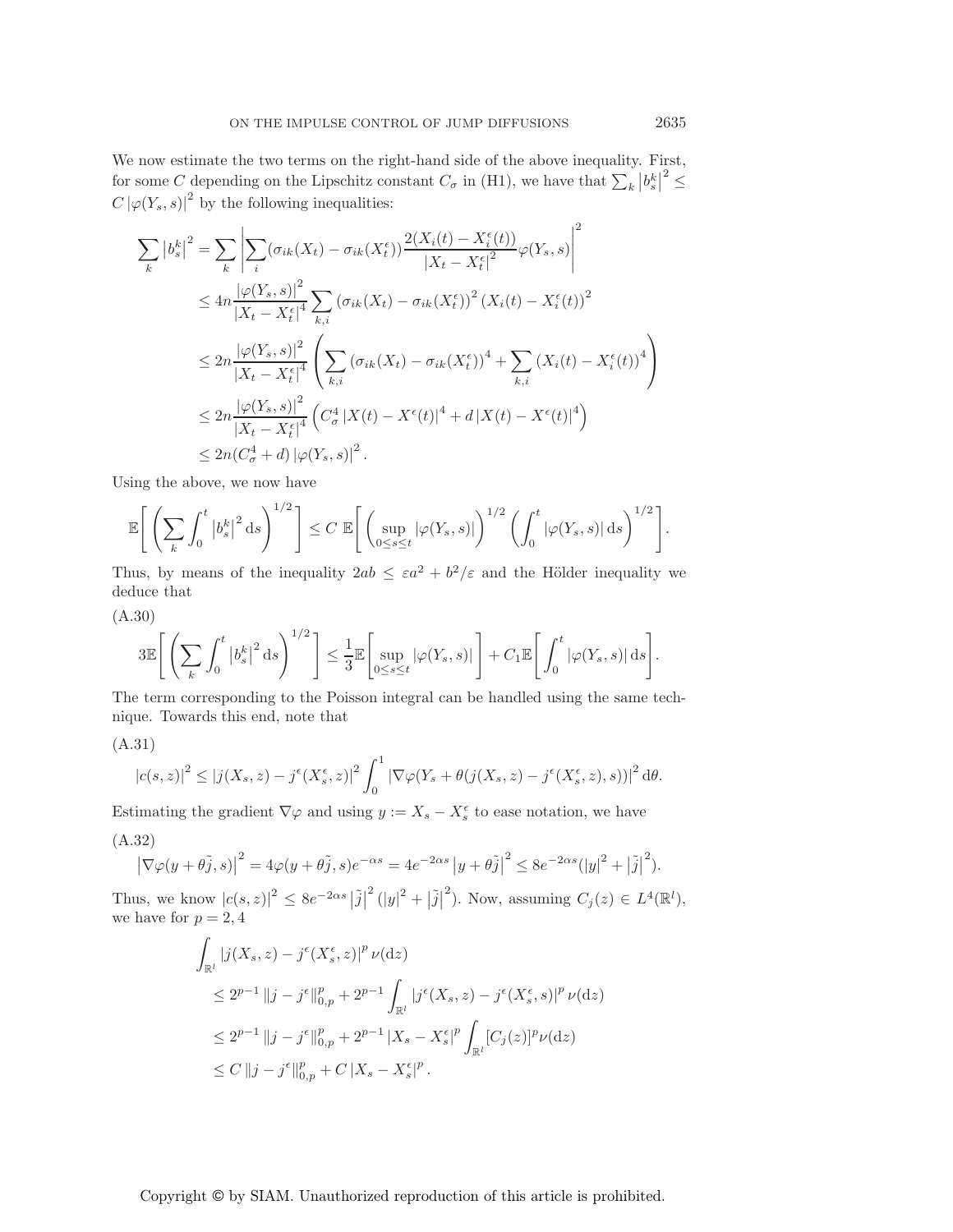Using this estimate and the inequality  $ab \leq \frac{a^p}{p} + \frac{b^q}{q}$  for  $1/p + 1/q = 1$ , the following holds:

$$
\int_{\mathbb{R}^l} |c(s, z)|^2 \nu(\mathrm{d}z)
$$
\n
$$
\leq \int_{\mathbb{R}^l} 8e^{-2\alpha s} |\tilde{j}|^2 (|y|^2 + |\tilde{j}|^2) \nu(\mathrm{d}z)
$$
\n(A.33)\n
$$
\leq 8e^{-2\alpha s} |y|^2 (C ||j - j^{\epsilon}||_{0,2}^2 + C |y|^2) + 8e^{-2\alpha s} (C ||j - j^{\epsilon}||_{0,4}^4 + C |y|^4)
$$
\n
$$
\leq C |\varphi(Y_s, s)|^2 + C e^{-2\alpha s} (||j - j^{\epsilon}||_{0,4}^4 + ||j - j^{\epsilon}||_{0,2}^4)
$$
\n
$$
\leq C |\varphi(Y_s, s)|^2 + C e^{-2\alpha s} \Lambda_{0,2}^4 (j - j^{\epsilon}).
$$

Returning back to (A.29) and using  $(a + b)^p \le a^p + b^p$  for  $0 < p < 1$ , we find

$$
\mathbb{E}\left[\left(\int_0^t ds \int_{\mathbb{R}^l} |c(s,t)|^2 \nu(\mathrm{d}z)\right)^{1/2}\right]
$$
\n(A.34)  
\n
$$
\leq \mathbb{E}\left[\left(\int_0^t C |\varphi(Y_s, s)|^2 + C e^{-2\alpha s} \Lambda_{0,2}^4 (j - j^{\epsilon}) \mathrm{d}s\right)^{1/2}\right]
$$
\n
$$
\leq \mathbb{E}\left[\left(\int_0^t C |\varphi(Y_s, s)|^2 \mathrm{d}s\right)^{1/2}\right] + C \Lambda_{0,2}^2 (j - j^{\epsilon}).
$$

The first term can be handled in the same manner as the Weiner term above to yield an estimate as in (A.30). Now, combining these two estimates, referring back to (A.29), and using (A.26), we conclude

$$
\text{(A.35)} \qquad \mathbb{E}\left[\sup_{0\leq s\leq t}|X_s - X^\epsilon_s|^2 e^{-\alpha s}\right] \leq C\Lambda_{0,2}^2(j-j^\epsilon). \qquad \Box
$$

**Acknowledgment.** We would like to thank Christopher Link for his REU work related to this subject.

#### REFERENCES

- [1] E. BAYRAKTAR AND H. XING, Regularity of the optimal stopping problem for jump diffusions, SIAM J. Control Optim., 50 (2012), pp. 1337–1357.
- [2] A. Bensoussan and J.-L. Lions, Applications of Variational Inequalities in Stochastic Control, Stud. Math. Appl. 12, North-Holland, Amsterdam, 1982.
- [3] A. BENSOUSSAN AND J.-L. LIONS, Contrôle Impulsionnel et Inéquations Quasi Variationnelles, Méth. Math. Inform. 11, Gauthier-Villars, Paris, 1982.
- [4] M. H. A. DAVIS, X. GUO, AND G. WU, Impulse control of multidimensional jump diffusions, SIAM J. Control Optim., 48 (2010), pp. 5276–5293.
- [5] M. G. GARRONI AND J.-L. MENALDI, Second Order Elliptic Integro-Differential Problems, Chapman & Hall/CRC Res. Notes Math. 430, Chapman & Hall/CRC, Boca Raton, FL, 2002.
- [6] D. GILBARG AND N. S. TRUDINGER, Elliptic Partial Differential Equations of Second Order, Classics Math., 2nd ed. rev., Springer-Verlag, Berlin, 2001.
- [7] F. Gimbert and P.-L. Lions, Existence and regularity results for solutions of second-order, elliptic integro-differential operators, Ricerche Mat., 33 (1984), pp. 315–358.
- [8] X. Guo AND G. Wu, Smooth fit principle for impulse control of multidimensional diffusion processes, SIAM J. Control Optim., 48 (2009), pp. 594–617.